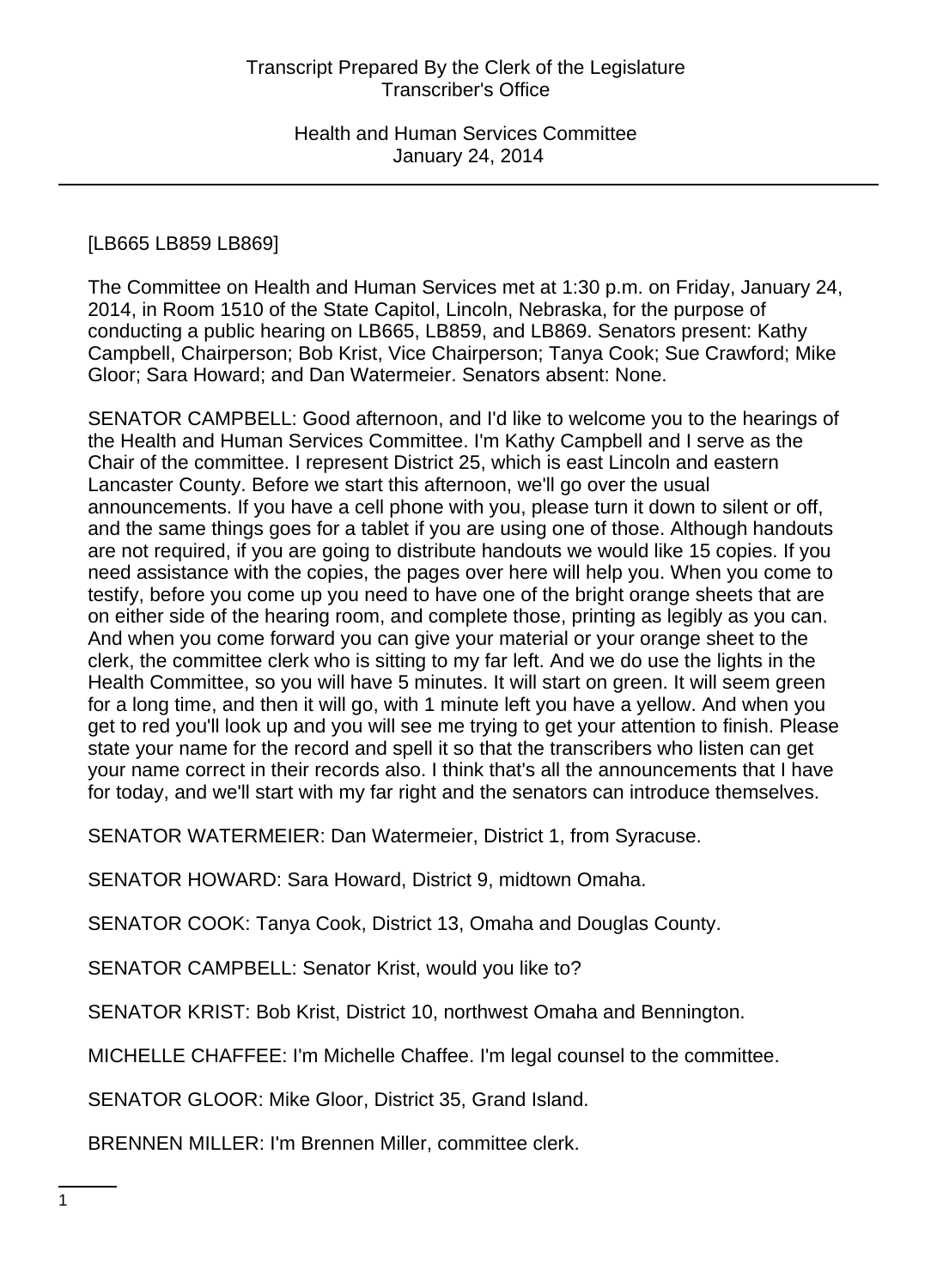SENATOR CAMPBELL: And our pages today are Emily and Stuart, and both of them go the University of Nebraska. Emily is from Sioux Falls, South Dakota; and Stuart is from Lincoln. So we're very glad to have the pages' assistance. To start out today to open our hearings, we will start with the hearing on LB665, which is Senator Krist's bill, to change the Engineers and Architects Regulation Act. Senator Krist, please begin whenever you're ready.

SENATOR KRIST: (Exhibit 1) Thank you, Senator Campbell. Good afternoon. And fellow members of the Health and Human Services Committee, for the record my name is Bob Krist; that's B-o-b K-r-i-s-t, and I represent the 10th Legislative District in northwest Omaha along with a north-central portion of Douglas County, which includes the city of Bennington. And I appear before you today in introduction and support of LB665. LB665 primarily implements editorial and technical changes to the Engineers and Architects Regulation Act, which modernize and simplify the act. The Nebraska Board of Engineers and Architects brought this legislation to me, and I think it is important to read this committee the board's mission. That mission reads, and I quote: Overseeing the laws and rules which govern the practices of engineering and architecture in this state in order to safeguard life, health, property and promote the public welfare. End quote. I give you the mission to present to you the board's interest in this legislation and the impact that it has on the profession. To put it simply, they want to present the best legislation for engineers and architects in this state. The catalyst for the changes proposed in LB665 were originally discussed by the Nebraska Board of Engineers and Architects in early 2012. The initial discussion of the statutory change related to the movement of the National Council of Examiners for Engineering and Surveying, which administers the fundamentals of engineering and examination. This is one of the tests required for licensure as a professional engineer in the state of Nebraska, and LB665 allows a transition from a paper and pencil based format to a computer-based testing environment, beginning in January 2014. Consequently, the board decided that instead of making changes to the act to only accommodate this minor exam-related change to the act, it should task a special committee to study each of the sections of the act. In essence, the changes needed to accommodate the fundamentals of engineering exam process presented the board with a unique opportunity to clarify and simplify the act's language, and make the act more accessible and understandable throughout. The board reviewed and discussed all the recommendations at a public meeting held June 13, 2013, and approved the committee's final recommendations on August 16, 2013. Following the final recommendations, the board then reached out to over 20 impacted stakeholders across this state. Going back to the mission of the board, they really wanted to present the best legislation for all affected groups. After gathering feedback from a number of stakeholders, the board implemented the changes suggested and presented this important bill to me for introduction this session to you. While I stated earlier that many changes are technical and editorial, these language changes lead to substantive change and make the act better as a whole. You will also hear from the representatives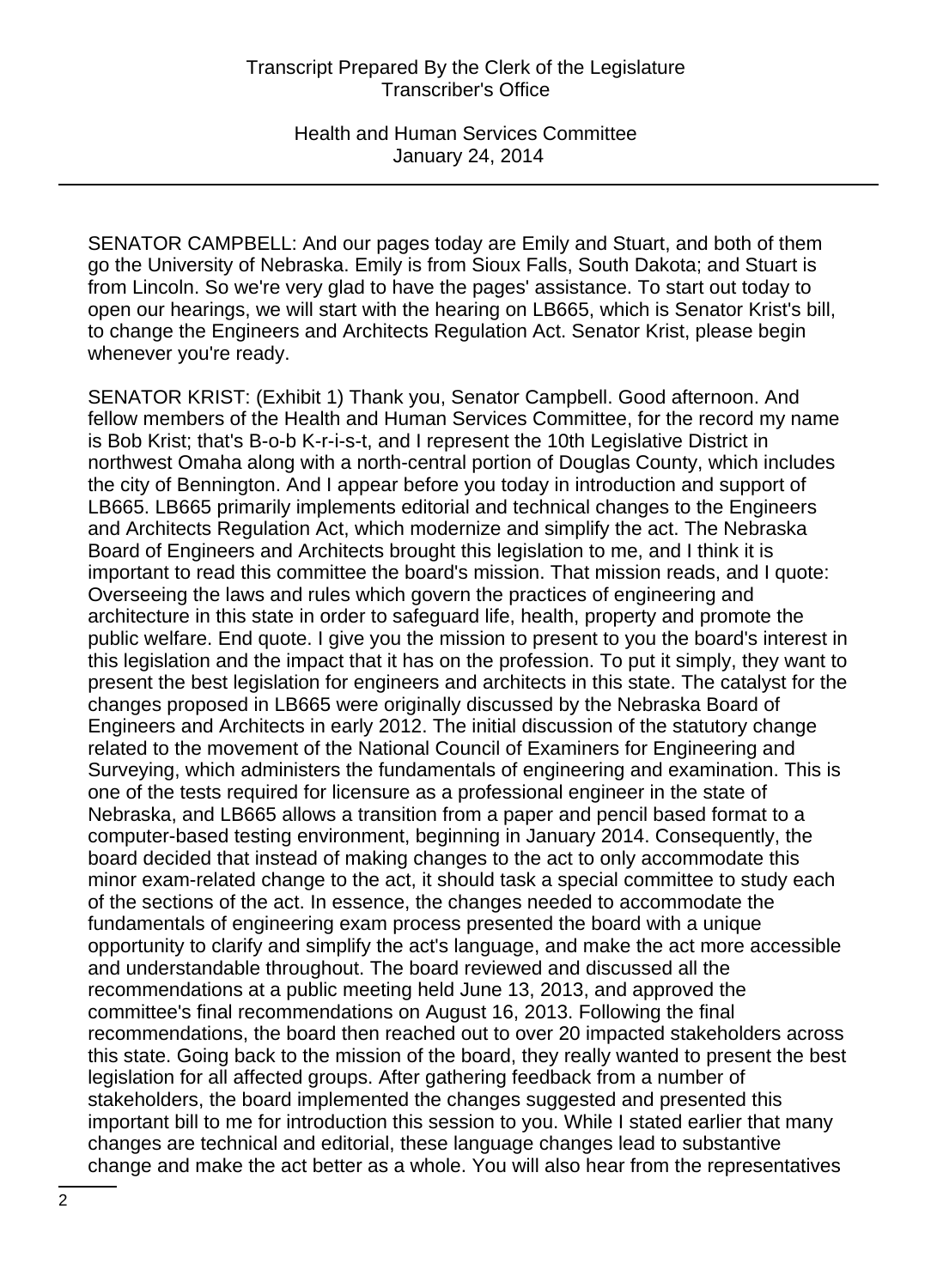Health and Human Services Committee January 24, 2014

of the Nebraska Board of Engineers and Architects regarding their support for the proposed changes and compromises that occurred in reaching out to the interested stakeholders. Before I make my final closing, I wanted to review the recipe for making Jell-O. You start out with a box of powder and sometimes it has sugar in it and sometimes it has a flavor in it. You pour it in a bowl, and then you usually use hot water. Sometimes lukewarm water doesn't work, and so you use a little hot water. You put in there and you stir it up real well and you put it in the refrigerator. It starts to take shape and get semi hard, and that's when we love it. That's when it's ready. I would say that this piece of legislation, given the eleventh hour of things, and you know how I love eleventh hour changes, some of the changes and recommendations that have been made just within the last few days represent, after the extensive work that they did to try to make sure that everybody was heard, there were a few people that didn't put warm water in the Jell-O to start out with, and they'd like to make a few changes. So to accommodate that, I submitted a change, dropped it into the hopper this morning, which I'm sure most of you don't have. And I will have copies made and given to you while we hear testimony. It's very simple. And the changes in line strikes a particular line. That was an amended change that was coordinated just within the last 48 hours. In addition to that, there is a change proposed. Being an engineer is a pretty serious matter, and doing your internship and then actually being licensed and certified to do what you need to do, sometimes there's a four-year period before you can actually take the test. This reduced...this last change really reduces it to two years. So this one I would like to address as a committee change when we do a committee amendment when we do our Exec Session. And I would like them to talk to you about that today in preview. Again I'll have a copy made of this change for all your folders, which is in the machine on your gadget. And then again, this other will be a change that we can discuss later. In closing, I want to thank you, Madam Chair, for scheduling an early committee hearing on LB665, and I will stand for any questions. [LB665]

SENATOR CAMPBELL: Questions? I think it's probably best that we hear the testimony and then come back to questions, because I know you're going to... [LB665]

SENATOR KRIST: It actually... [LB665]

SENATOR CAMPBELL: ...be here. [LB665]

SENATOR KRIST: It might be cold Jell-O by the time we finish up here. [LB665]

SENATOR CAMPBELL: Okay. All right. [LB665]

SENATOR KRIST: Thank you. [LB665]

SENATOR CAMPBELL: Thank you. We will start with our first proponent. Good afternoon. [LB665]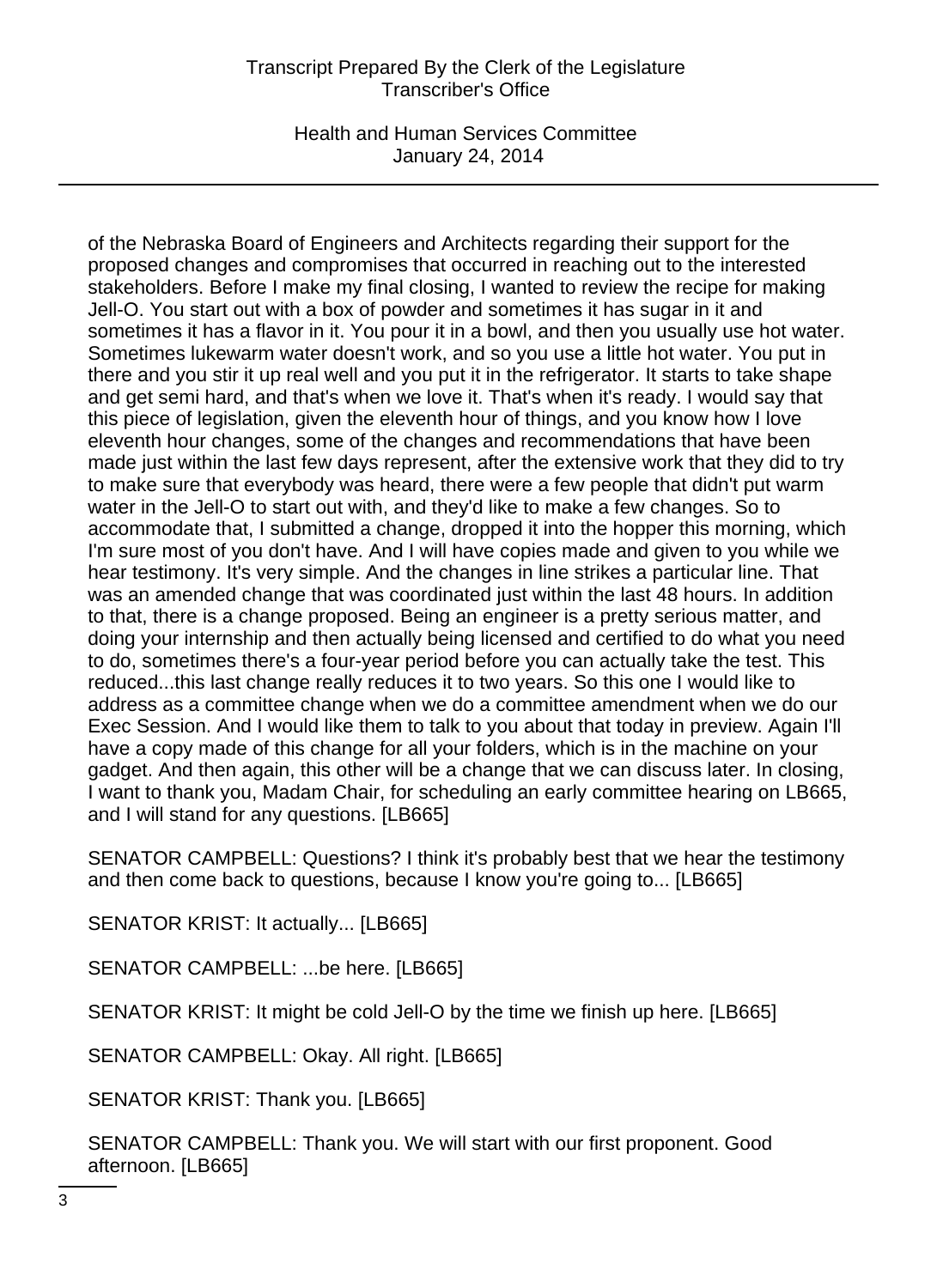STEVE MASTERS: Good afternoon. [LB665]

SENATOR CAMPBELL: Do we have an orange sheet? Mr. Miller, do we...? There we go. [LB665]

STEVE MASTERS: Thank you. [LB665]

SENATOR CAMPBELL: We get in big trouble if we don't have that orange sheet. Yeah. [LB665]

STEVE MASTERS: I understand. [LB665]

SENATOR CAMPBELL: So go ahead and introduce yourself and start out. [LB665]

STEVE MASTERS: Okay. Madam Chair, members of the committee, I'm Steve Masters, executive director of the Nebraska Board of Engineers and Architects. S-t-e-v-e M-a-s-t-e-r-s. Senator Krist outlined the process by which we proceeded to bring forward and work with him on this piece of legislation. As a result of the work that we did with the various groups to which we had outreach, we've supported and encouraged three amendments to the bill. One would remove building officials as a responsibility in the process; another changes some language on the act as it relates to licensees; and the third one was removal of landscape architects as coordinating officials. And those came about again as the result of reaching out not only to groups but also individuals. Initially, the proposed statute revisions brought by the board were intended to include more than how licensees obtain their licensure but also to get into how they practice. And as a result of the work that we did, it was concluded it best if our focus was primarily on how licensing occurs and not on how the practice proceeds. So that's the background on the legislation and our work. We've worked very closely with the board here in the last few weeks, as executive director. And at this point our legislative committee chair, Krista Kester, is prepared to further present information from the board. Thank you. [LB665]

SENATOR CAMPBELL: Questions that you might have? Thank you, Mr. Masters. And our next proponent. Good afternoon. [LB665]

KRISTA KESTER: Good afternoon. Michelle, it is nice to see you again. [LB665]

MICHELLE CHAFFEE: You too. Thanks. [LB665]

KRISTA KESTER: Love the color of your hair. (Laughter) Sorry. Our days go back to her time in law school. [LB665]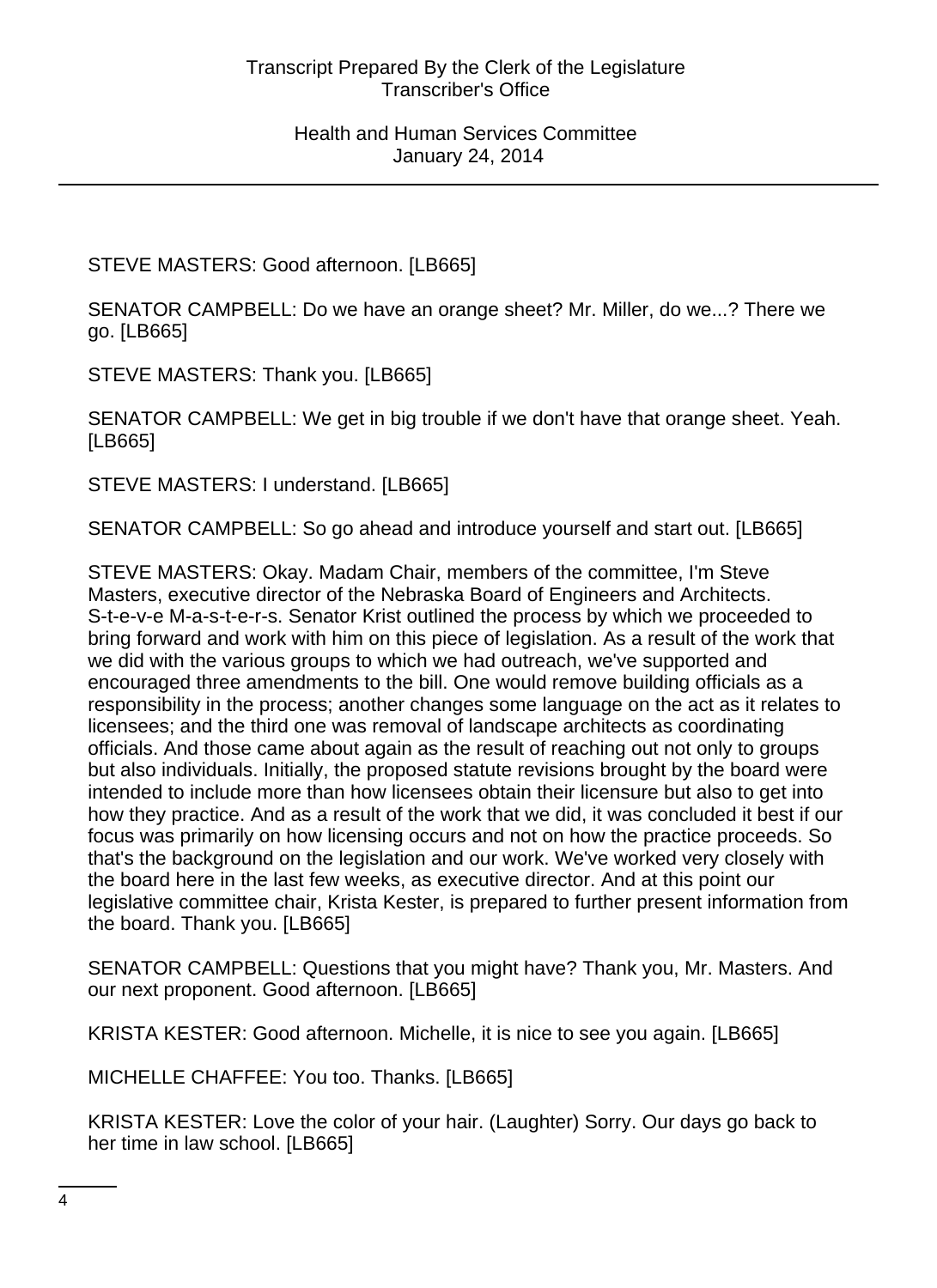# SENATOR CAMPBELL: It's quite all right. [LB665]

KRISTA KESTER: My name is Krista Kester, K-r-i-s-t-a K-e-s-t-e-r. I know that's way too many K's, r's, and t's, but that is my name. I am the public member of the Nebraska Board of Engineers and Architects. I've been on the board since 2008, so I'm into my second term on the board. I am a retired attorney, and so that is my work experience. I am not a licensee; I am not a professional engineer, an engineer by training, education; I'm not an architect. I'm none of those things. And so I have a unique perspective on the board. And partly, as a result of that perspective, I have chaired our board's legislative committee for the past four or five years, and have worked extensively with the revisions that we bring to you in LB665. Mr. Masters described a little bit of some of the proposed changes that we have already agreed to withdraw from this bill, and Senator Krist's bill reflects that. And, in general, we have sort of two pockets of activity. One is the licensure processes that we undergo with both architects and engineers; and the other is sort of the practice side, which is where we regulate what happens with respect to projects that are governed by the act. And there were...we had a number of changes in this second part of the bill that we wanted to bring forward, but we got feedback from a variety of different types of interested parties, or stakeholders, as we refer to them. And it became clear to us, you know, as time progressed, that we needed to pull all of those off the table at the time, and on December 18 we assured, in writing, to all of our stakeholders that we were going to address those practice issues in the future in their own sort of arena, because there's a lot of dialogue that we can see needs to transpire. So what we brought forth to you in this particular bill, through Senator Krist, are just those issues dealing with licensure and how a particular licensee gets to that stage. One...there's a description in this profession that describes licensure as a three-legged stool. Now, as an attorney, I thought that was very strange, but that's how they describe it. And so there are these three legs of the stool which give it tremendous support. There's the educational leg, there's the examination leg, and there's the experience leg. And a license will not be issued until each of those three legs has been uniquely satisfied. And one of the...although we have made concessions on a number of different provisions, there is one provision that we've brought forth that has...that remains unresolved with some of our stakeholders, and I believe you're going to hear opposition testimony with respect to that issue today. And that issue would allow an applicant, an engineering applicant, to take the examination leg of that stool at any time after...in essence, after their graduation from an accredited program. The current law requires graduation and what we call a fundamentals of examination...a fundamentals of engineering exam, at graduation, and then it goes four years and then they can take the principles of engineering exam. During this time, they have to acquire a certain level of experience. And so we have graduation; the experience; examination. And we find we lose many, many prospective licensees during that period. We want to eliminate this four-year delay in taking the exam and allow the examination to be taken here. Licensure still won't happen until the four-year period of experience has passed. In particular, we believe that the existing law unduly burdens women applicants. And as a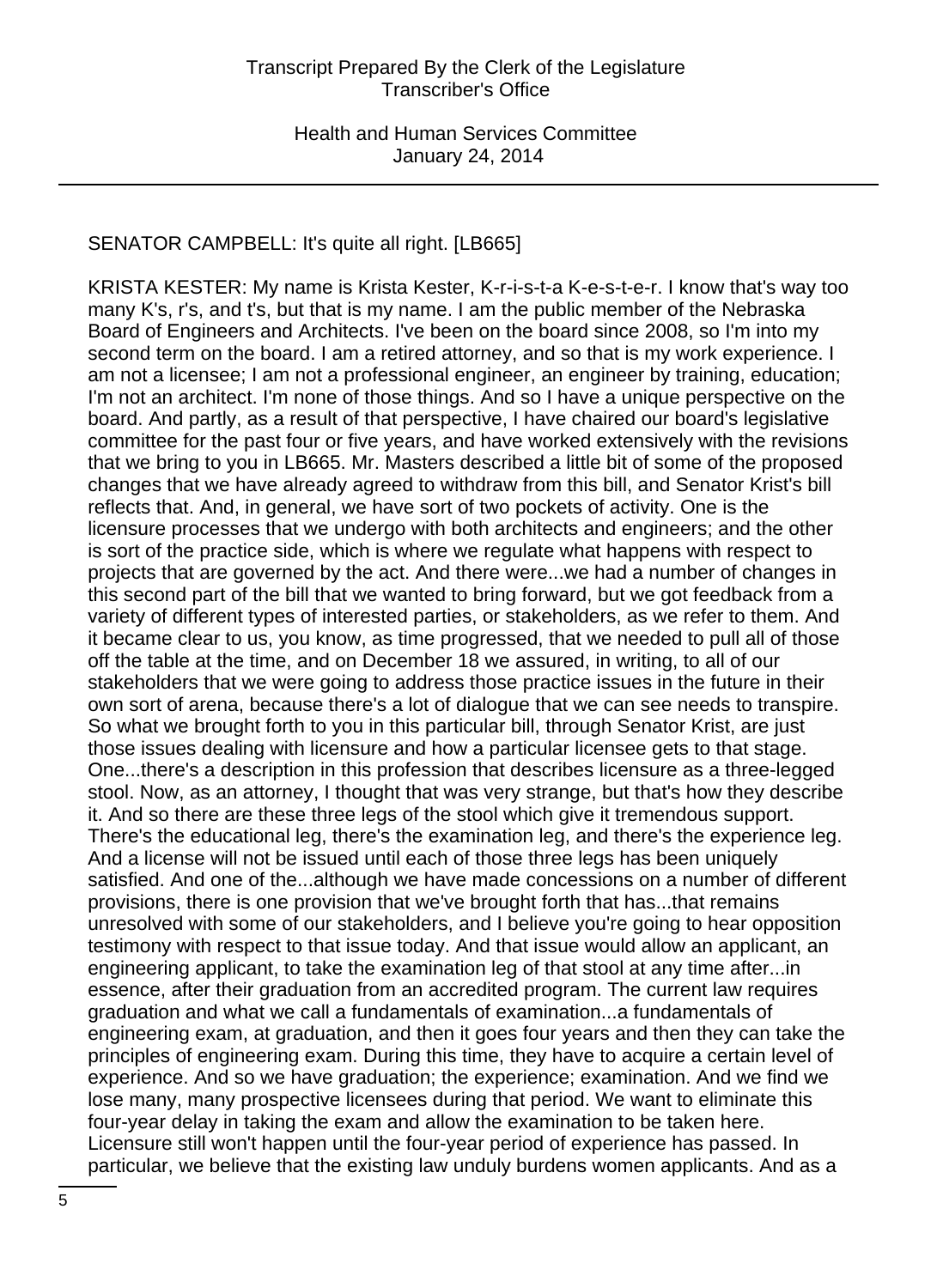law student, I was a...you know, I had a family when I went to law school, and we all know that you graduate from law school and when do you take the bar exam? Two months later. You're in student mode. That's when you take it. That's when your life is ordered for student activities. By requiring engineering applicants who are women to wait four years, you really create almost a glass ceiling for them. And, in fact, we lose half of the engineering graduates who are women between here and four years later. Half of the engineering women never apply for licensure. And in my own experience as a woman with a family pursuing a professional degree, the reason for that is just not surprising. [LB665]

SENATOR CAMPBELL: We are at...did you want to... [LB665]

KRISTA KESTER: Yes. We are at. [LB665]

SENATOR CAMPBELL: Did we miss hearing any very important point that you needed to make yet? [LB665]

KRISTA KESTER: I think the other thing that we would like that we believe this change in the law will do is it will also help capture engineering graduates, male or female, who take a job in an industry or in a position--for instance, a public service provider--that doesn't require licensure in order to practice. And once they've left school, for them, then four years later to put a student hat back on is very difficult. And we believe that by allowing them to take that examination at any time after graduation, there may be more of them step up to the plate, take the examination. And once you've passed the examination, why would you not go ahead and complete your application? Licensure is a positive thing. It promotes health safety, it requires continuing education, it allows...I mean, there are all kinds of positive things about licensure; and we're losing many of them. Thank you very much. If there are...unless there are questions. [LB665]

SENATOR CAMPBELL: Are there questions? Senator Howard. [LB665]

SENATOR HOWARD: Thank you, Chairwoman Campbell. Thank you for your testimony. As a former law student myself and having to take the bar, I can't imagine having to wait four years to take it, because it was horrible during the two days that I did take it. How many other states have made this change? [LB665]

KRISTA KESTER: There aren't a lot of states that have made the change at this point of which I'm aware. But it...and you're going to hear testimony about the positions of the national organizations on this issue. It is an issue that's being widely discussed and is moving forward. Even though Nebraska sits out here in God's country--and I, frankly, like not being discovered a lot because it makes I think our quality of life much better than that of many places--but even though we are quite a remote state, Nebraska has always been a leader in engineering and architecture law. And, you know, having come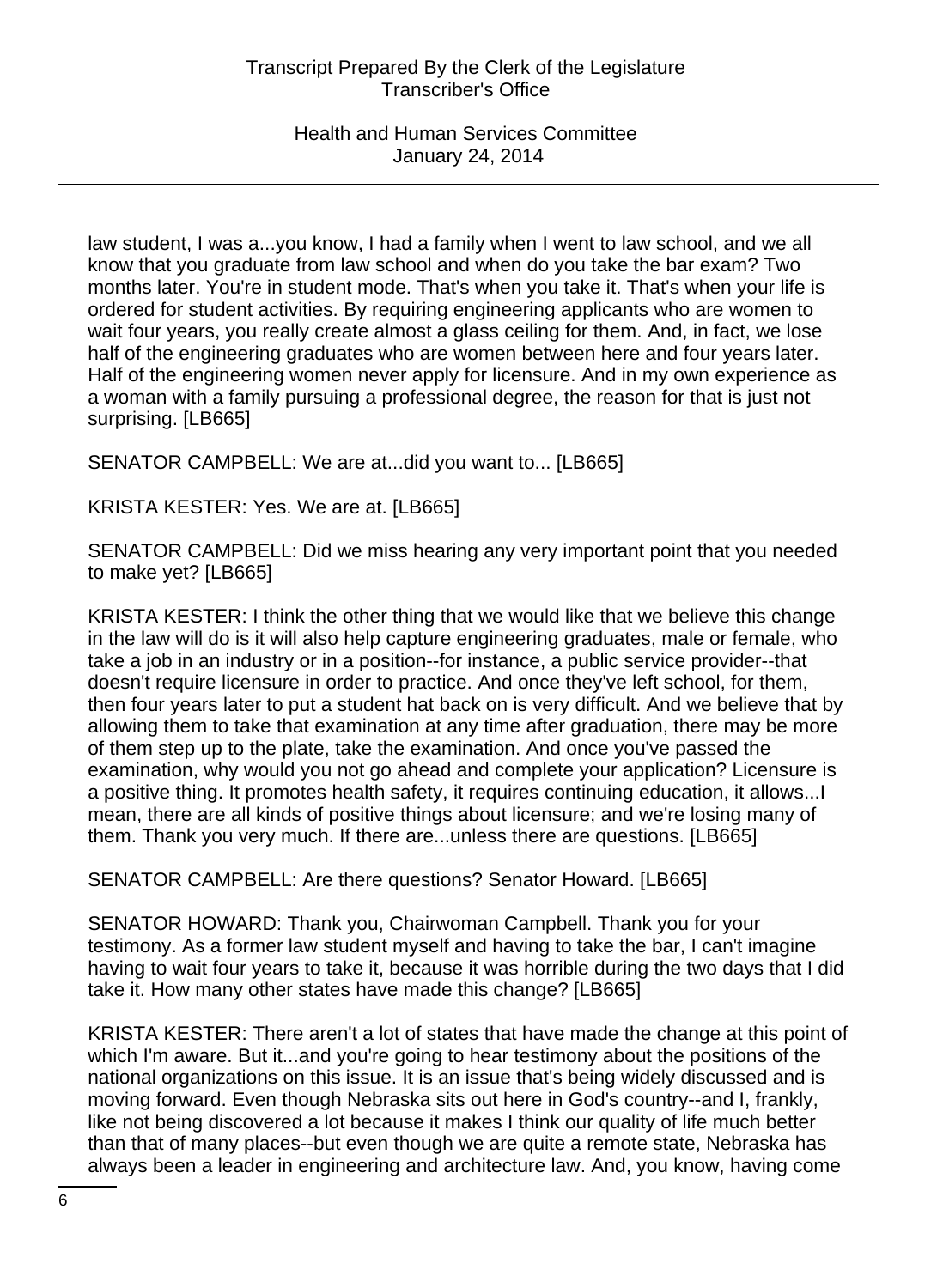on the board in 2008, I sort of, you know, have to cock my head at that because I find it somewhat surprising. But we've always been on the forward-thinking edge of these issues, and we certainly believe that we should be on that forward-thinking edge here and be at the head of the pack, not at the tail of the pack. And I think again I think you'll hear from Mr. Roger Helgoth in just a moment where he has some additional information about that exact issue, if that's satisfactory. [LB665]

SENATOR HOWARD: That's wonderful. Thank you. [LB665]

SENATOR CAMPBELL: Senator Gloor. [LB665]

SENATOR GLOOR: That was my question. Thank you. [LB665]

SENATOR CAMPBELL: Okay. All right, Senator Cook. [LB665]

SENATOR COOK: Thank you, Madam Chair; and thank you, Ms. Kester, for your testimony. I have communication from a constituent of mine related to Section 37 and the inclusion/exclusion of landscape architects. [LB665]

KRISTA KESTER: Oh, yes. [LB665]

SENATOR COOK: Is that something that's back in? It's kind of a late Friday afternoon experience I'm having intellectually. From the amendment I'm hoping that you and perhaps others can let me know whether or not AM1704 will satisfy the concerns of landscape architects. In the green copy of the bill, they are--I'll go ahead and say--eligible to be brought on as consulting professionals. [LB665]

KRISTA KESTER: Correct. [LB665]

SENATOR COOK: Then not. Then where are we with AM1704? [LB665]

KRISTA KESTER: My understanding is that we are still at the amendment stage, which is we...the provision to allow landscape architects to serve as coordinating professionals is not a part of LB665. Now unless something has transpired (laugh)--and it has been. I mean, I love control; you know, control is such a good thing. And this last several days, notwithstanding our effort to communicate with stakeholders over the last six months, has just been a flurry. I described myself as suicidal Krista the other day, because I couldn't keep up with the passage. But I think that it is out. [LB665]

SENATOR COOK: Okay. [LB665]

KRISTA KESTER: We still believe it's a provision that is appropriate and would enhance projects and owners of projects and licensees that we regulate in this state. But we did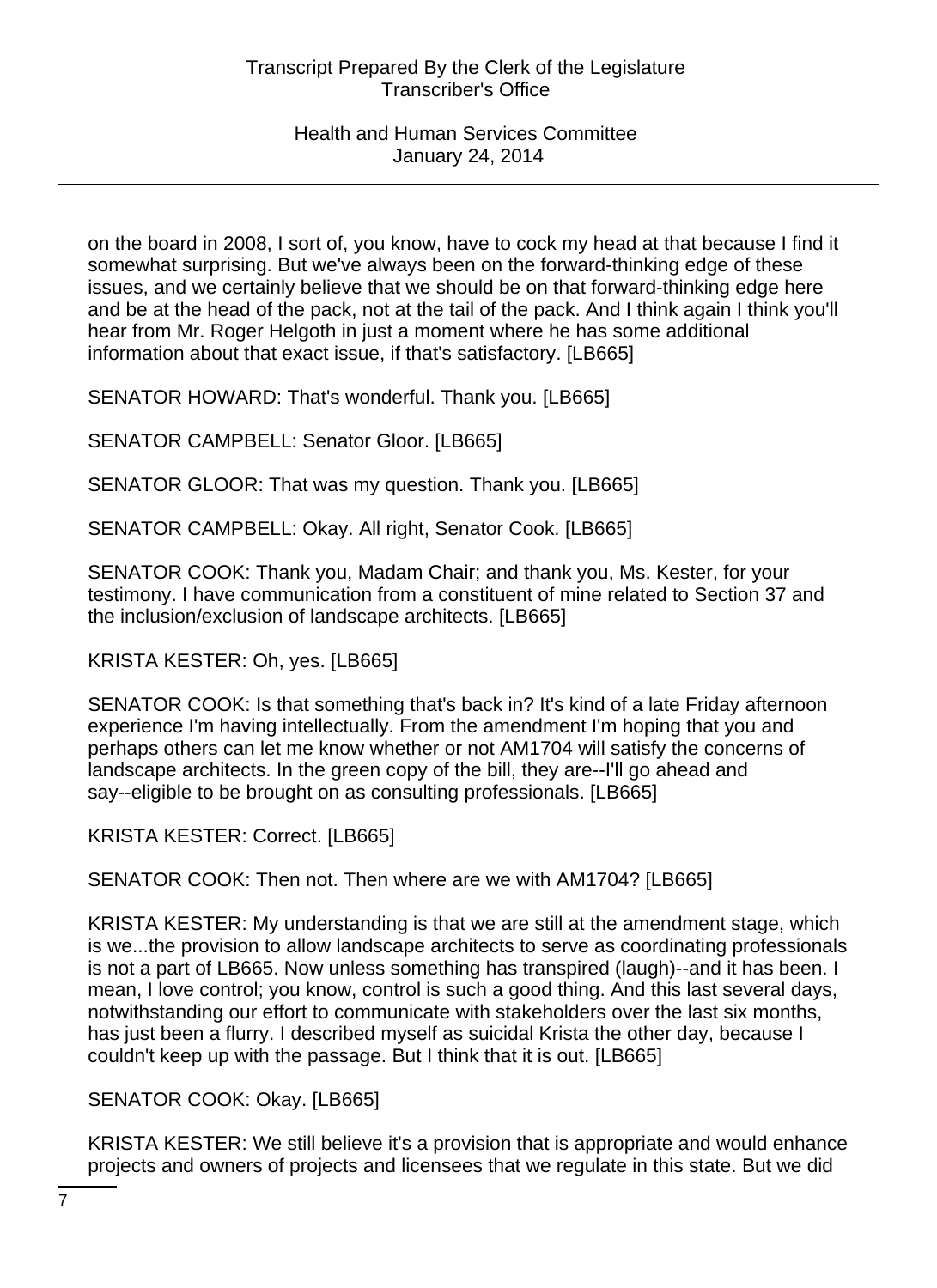concede to the opposition to that provision and... [LB665]

SENATOR COOK: Okay. I guess I'll learn more about who the opposition is and why, and why they brought...added tepid to the Jell-O recipe. [LB665]

KRISTA KESTER: Well, and I would say this, Senator Cook, that in the event that there was the view of the Health and Human Services Committee that that provision should be reinserted in LB665, you would have no opposition from the Board of Engineers and Architects. [LB665]

SENATOR COOK: Okay. Thank you. [LB665]

KRISTA KESTER: And I don't really know exactly what your procedures are, but we conceded to the opposition we were getting in order to try to make some peace and warm up the temperature of the Jell-O a little bit so that it would congeal. [LB665]

SENATOR COOK: Okay. (Inaudible.) Thank you. [LB665]

KRISTA KESTER: Anything further? [LB665]

SENATOR CAMPBELL: Thank you very much. [LB665]

KRISTA KESTER: Thank you. [LB665]

SENATOR CAMPBELL: Our next proponent. Good afternoon. [LB665]

ROGER HELGOTH: (Exhibit 2) Good afternoon. My name is Roger Helgoth, H-e-l-g-o-t-h. And I guess I want to say that my address is 2517 South 126th Street, Omaha, Nebraska. I'm a professional engineer. I've been a licensed engineer in Nebraska since 1974, so I guess it's a decade...another decade milestone. I've been a practitioner in the state and consulting arenas for most of those 45 years, so I've been a practicing engineer. The last 12 years I've been on the Nebraska Board of Engineers and Architects I have served in a capacity of board chair and all the other positions within the board. It's been a privilege to serve on the board. I've also been...served on the National Council of Examiners for Engineers and Surveyors, which is--I hate to use an acronym--NCEES, which is the national organization that represents all of our organizations. In that capacity I've had a chance to share nationally with a lot of people the issues that were faced, etcetera, both as a board and nationally. I'm here primarily to further emphasize some of the issue on the early education thing. I was one of those people, an old engineer, that represented this change not being acceptable; meaning if you read the article that was passed around, it was published by NSPE magazine in December, it talks about many of the people in there that had to deal with rationalizing this in their own mind of whether or not we could even think about allowing early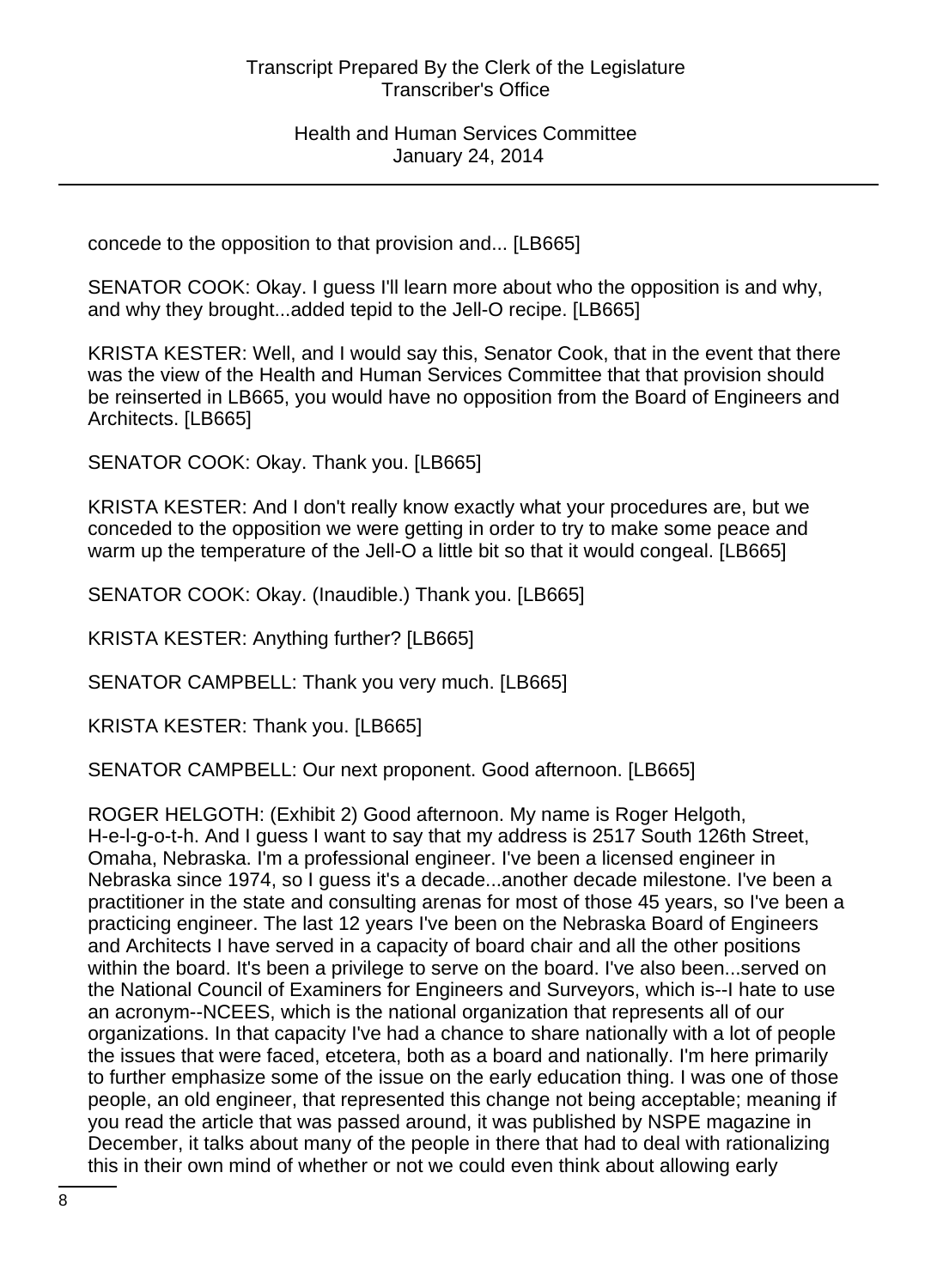Health and Human Services Committee January 24, 2014

examination for engineers and requiring the four years. That was part of my change. And like anything, once you've been through it, you say, well, if it was good for me, it's good for everybody. So I was part of that constituent group that said, you know, I think it's worthwhile. But when you look at it, when you think about it--and the article goes into it; I know most of the people that were quoted in the article and how they dealt with this issue. As a professional I was an opponent to this maybe three or four years ago. I've heard the arguments. I've studied it. I've looked at it extensively, and I feel, as Krista, our fellow board member has mentioned, this is the correct time to move on this. I also passed out...I know Senator Krist was talking about his Jell-O example. I sent out an example of the three-legged stool, and Krista talked about it. It talks about the legs of our licensure. And, of course, I used a three-legged stool working on the farm milking cows, so I knew what a three-legged stool--mine wasn't that tall; but anyway, the three-legged stool, the equal legs supporting engineering licensure: education, examinations, and experience. And what we're doing here is decoupling; decoupling the requirement that you have four years' experience to take that examination. You still have to have that four years of experience. We're not letting up on that. In fact, we may...there may be some improvements to that in mentoring and things like that. But the point is, there's no rational reason to force people to wait four years and then take the exam. Last year we licensed three chemical engineers, for instance. We've got a lot more chemical engineers than that. Well, they go to industry, they go to work for ADM, they go to work out there in Grand Island for some of those great companies. They go to work and they are lost from the licensure track because they're busy working, etcetera. Krista mentioned the women. That is a real issue, you know, women with motherhood, etcetera. And I'm not going to talk about that anymore, but there is an issue there with a lot of licensees that are working for industries, etcetera. They get lost in the process. They will do fine taking the examination. That doesn't mean they're going to be practicing, they're going to be past the education hurdle, they've got to deal with the experience level and move on. So it's a great thing for economic development. Our architects--we're a Board of Engineers and Architects. Our architects take their exam right after they graduate. Guess what? Architecture is doing fine. So we have a good reason to be consistent within our own board, architecture profession, engineering profession, to do the right thing. I've got the yellow light so I'll open it up for questions. [LB665]

SENATOR CAMPBELL: Okay. Thank you very much. Questions? Senator Cook. [LB665]

SENATOR COOK: Thank you, Madam Chair. Do you know why the landscape architect provision has been changed; or is that for somebody behind you to answer? [LB665]

ROGER HELGOTH: You know, I think Krista answered that correctly. The board is behind that. In fact, I was very supportive of that as a coordinating professional. There are landscape architect-driven projects that are driven by...and they really are in the role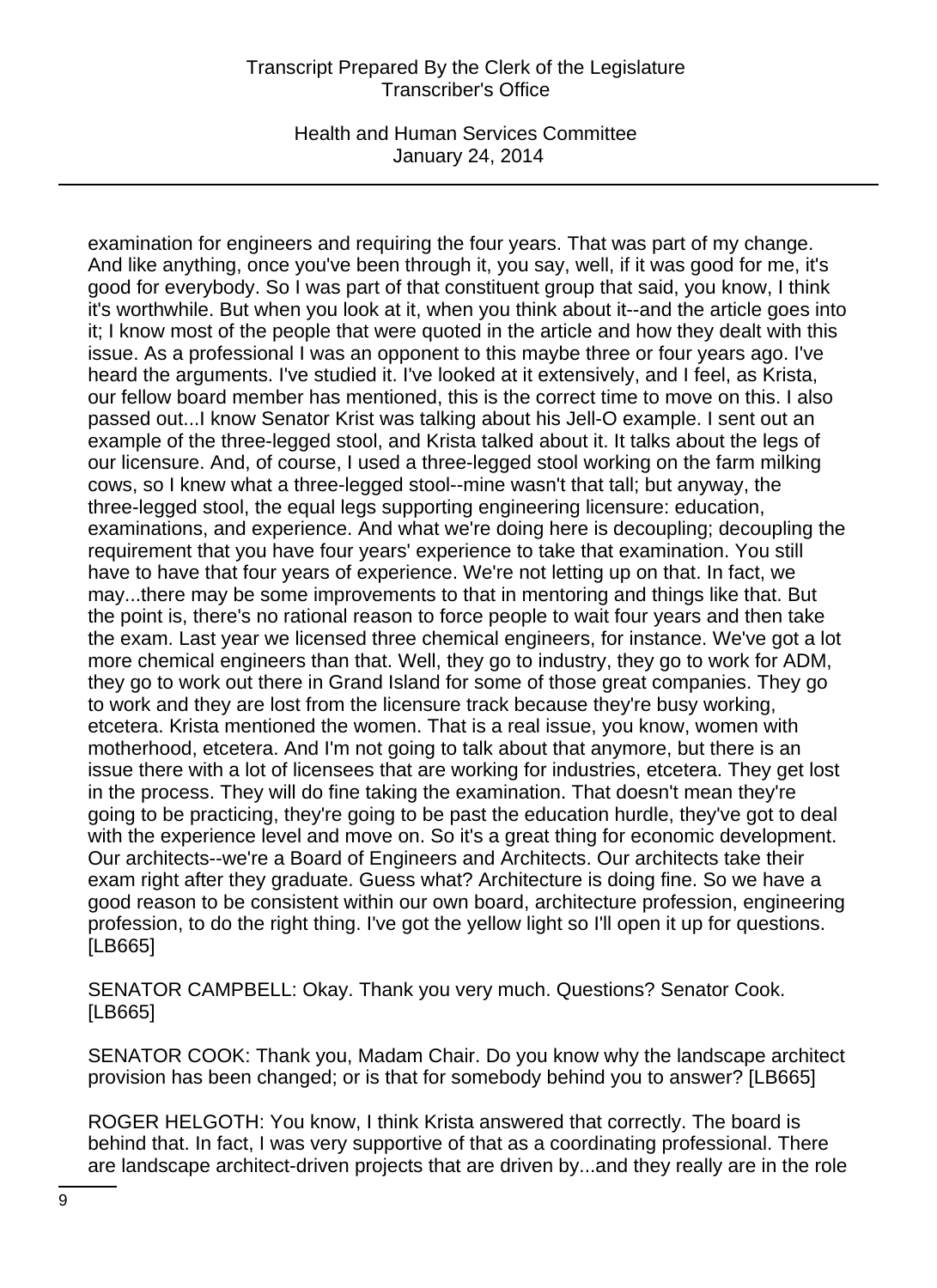of being the coordinating professional, and the engineers and architects support them. So from our standpoint, I think the board feels that it would be the right thing to do. But there are some issues here. I think we just want to...you know, I think Krista characterized that absolutely correctly, there is no sense of moving...in page 37, it's been excluded from this bill. So at this point we can take that up another day, I think. [LB665]

SENATOR COOK: Okay. I'll ask somebody else because I still don't have a why... [LB665]

ROGER HELGOTH: Okay. [LB665]

SENATOR COOK: ...that satisfies me. But thank you. [LB665]

ROGER HELGOTH: Well, I guess I'll try and answer it. The why I think that most of the civil engineers--and I'm a civil engineer, environmental-feel that landscape architecture overlaps some of the duties that civil engineers classically do. But realistically, if it's a landscape-driven project where you're not getting into health and safety issues with civil engineering, it really belongs there. But there's an issue there between professionals. Okay? [LB665]

SENATOR COOK: Okay. Thank you. [LB665]

SENATOR CAMPBELL: Thank you. [LB665]

ROGER HELGOTH: Thank you very much. [LB665]

SENATOR CAMPBELL: Thank you. Our next proponent. [LB665]

SENATOR HOWARD: Madam Chair. [LB665]

SENATOR CAMPBELL: Oh, I'm sorry. [LB665]

ROGER HELGOTH: Oh. [LB665]

SENATOR CAMPBELL: I missed seeing Senator Howard's... [LB665]

SENATOR HOWARD: I'm sorry. [LB665]

ROGER HELGOTH: Oh, no. That's fine. [LB665]

SENATOR HOWARD: Just traditionally, do engineers that are educated in Nebraska generally take the exam and stay in Nebraska? [LB665]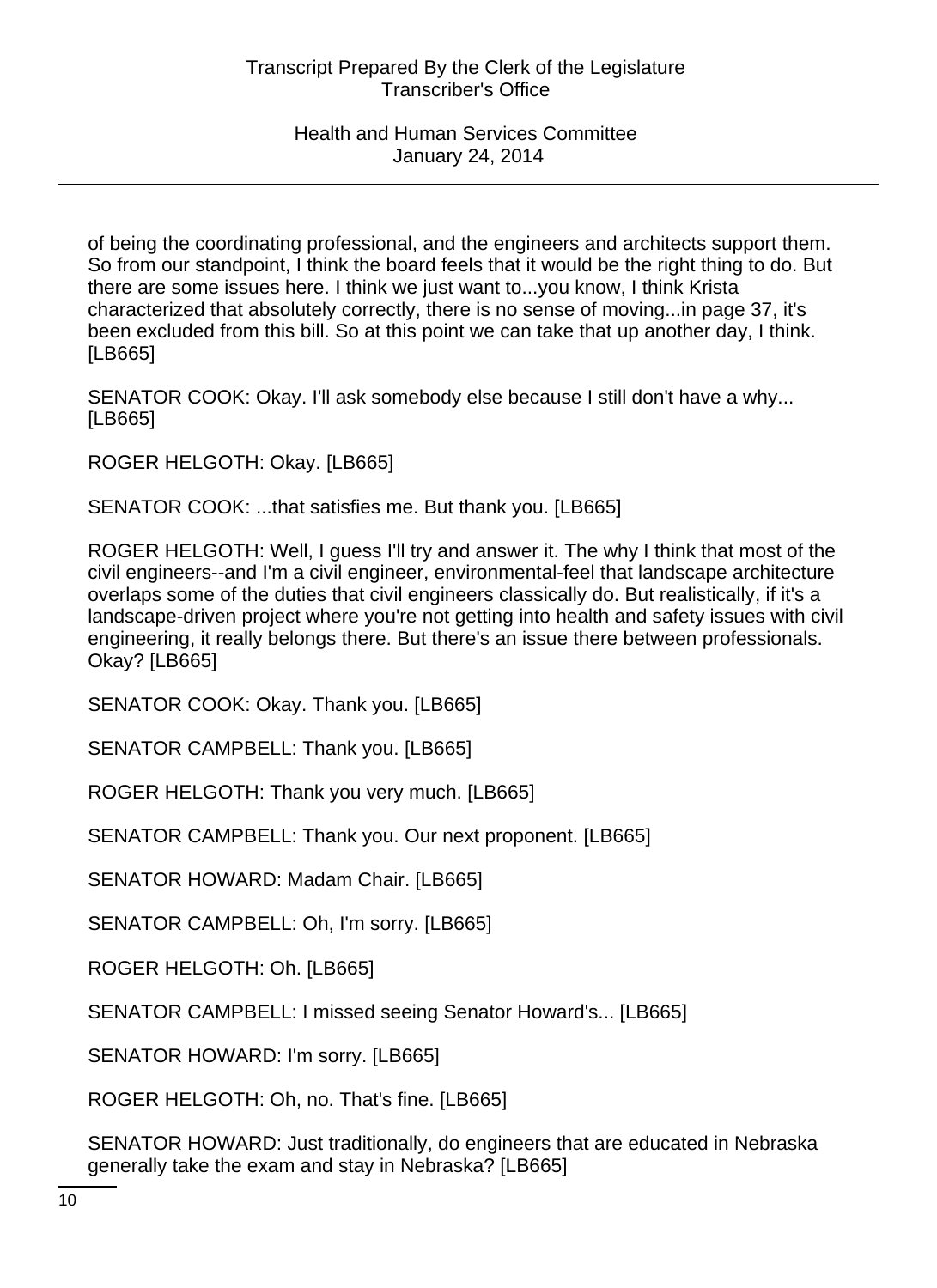ROGER HELGOTH: Well, by discipline. We're a discipline licensed state. I would say most of the civil engineers and structural engineers would take the exam. A lot of the mechanical and electricals will. Not many...not so many of the chemical engineers, etcetera, because they usually are headed more toward industry. So it depends on the discipline, you know. [LB665]

SENATOR HOWARD: I guess I'm wondering, because in the legal profession...I studied in Illinois but I also took the bar in Nebraska or I'm barred in Nebraska. And if we had an earlier exam than everybody else and sort of getting it out of the way, do you think other people from other states would come to Nebraska to take the exam? [LB665]

ROGER HELGOTH: They might. And that was addressed a little bit, the whole comity issue of mobile, being mobile, highly mobile. Nebraska will be in the state where you don't have to take it early; you can take it early. Some engineers that take the exam early will have to make their own mind up about whether or not they want to go to a state that's going to be hard and fast and say we need the four-year requirement to allow you to get your license in our state. So there are some comity issues right now. I think that's changing fast because I think states are adopting this practice and streamlining it. There's no logical reason to do it. It's the right thing to do. So there might be a time when we have some states that are more rigid than Nebraska in this, and there could be a question there. But if that's a big concern to an engineer, then they can wait and take it after four years of experience, and then they're fine. So there is a comity concern but I think it's manageable; and I think if the people understand that, it's not a significant hurdle to not do this and move along with it and be a little more progressive on this issue. [LB665]

SENATOR HOWARD: Thank you. Thank you. [LB665]

SENATOR CAMPBELL: You're welcome. I'm sorry. Okay, thank you very much. [LB665]

ROGER HELGOTH: Thank you. [LB665]

SENATOR CAMPBELL: Our next proponent. Good afternoon. [LB665]

JACKIE McCULLOUGH: Good afternoon, Senator Campbell, members of the committee. I'm Jackie McCullough, J-a-c-k-i-e M-c-C-u-l-l-o-u-g-h. I represent American Council of Engineering Companies of Nebraska. We're the only organization that is devoted exclusively to the business interests of engineering firms across the state. We're engaged with the Engineers and Architects Board of Regulations through their process in developing the bill that sits before you today, and I'm here to testify in support of LB665. I'd be happy to...oh, I guess I would add that we do have a little hot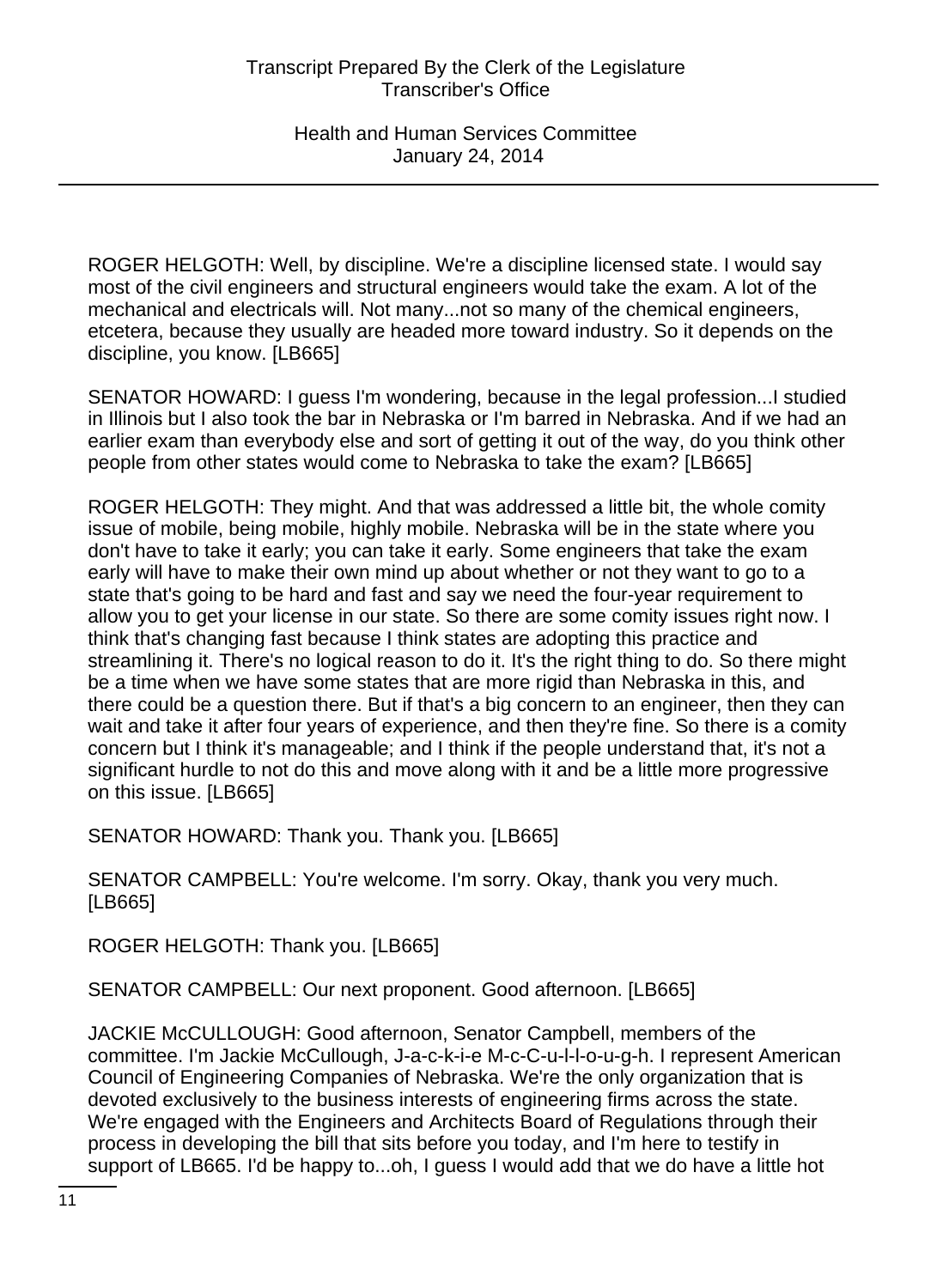water that we'd like to bring (laughter), but we would like to save that and work that out and bring it back to you next year for your consideration. I'd be happy to answer any questions. [LB665]

SENATOR CAMPBELL: Okay. Questions? So what is the hot water? (Laughter) I mean, you know, really? That's tantalizing. We've got to know that. [LB665]

JACKIE McCULLOUGH: Oh, I know. I probably shouldn't have done that. There were some other things that the Engineers and Architects Board had in their original proposal, and they dealt with exemptions to the act and different... [LB665]

SENATOR CAMPBELL: Oh, okay. [LB665]

JACKIE McCULLOUGH: As Krista mentioned, the practicing side of the business. And I think there's some areas for us to work out with all the stakeholders, and we'll come back with something that's pretty cohesive for your consideration. [LB665]

SENATOR CAMPBELL: Good. Glad I asked. Thank you. [LB665]

JACKIE McCULLOUGH: Okay. [LB665]

SENATOR CAMPBELL: Any other questions? Double-checking. Thank you. [LB665]

JACKIE McCULLOUGH: Thank you. [LB665]

SENATOR CAMPBELL: Our next proponent. Good afternoon. [LB665]

LOWELL BERG: Senator Campbell, members of the...other senators here. And I'm Lowell Berg. In case you're tired of engineers, I'm an architect. My name is spelled L-o-w-e-l-l, last name B-e-r-g. And I represent the 650 members of the American Institute of Architects in Nebraska. We believe that the board has gone through a thoughtful analysis of the changes to the act; we're supportive of it. We just wanted to let you know that, and make myself available for any questions you might have for me. [LB665]

SENATOR CAMPBELL: Senator Cook. [LB665]

SENATOR COOK: Madam. Thank you, Madam Chair. And are the landscape architects part of the AIA? [LB665]

LOWELL BERG: They are not. [LB665]

SENATOR COOK: Okay. [LB665]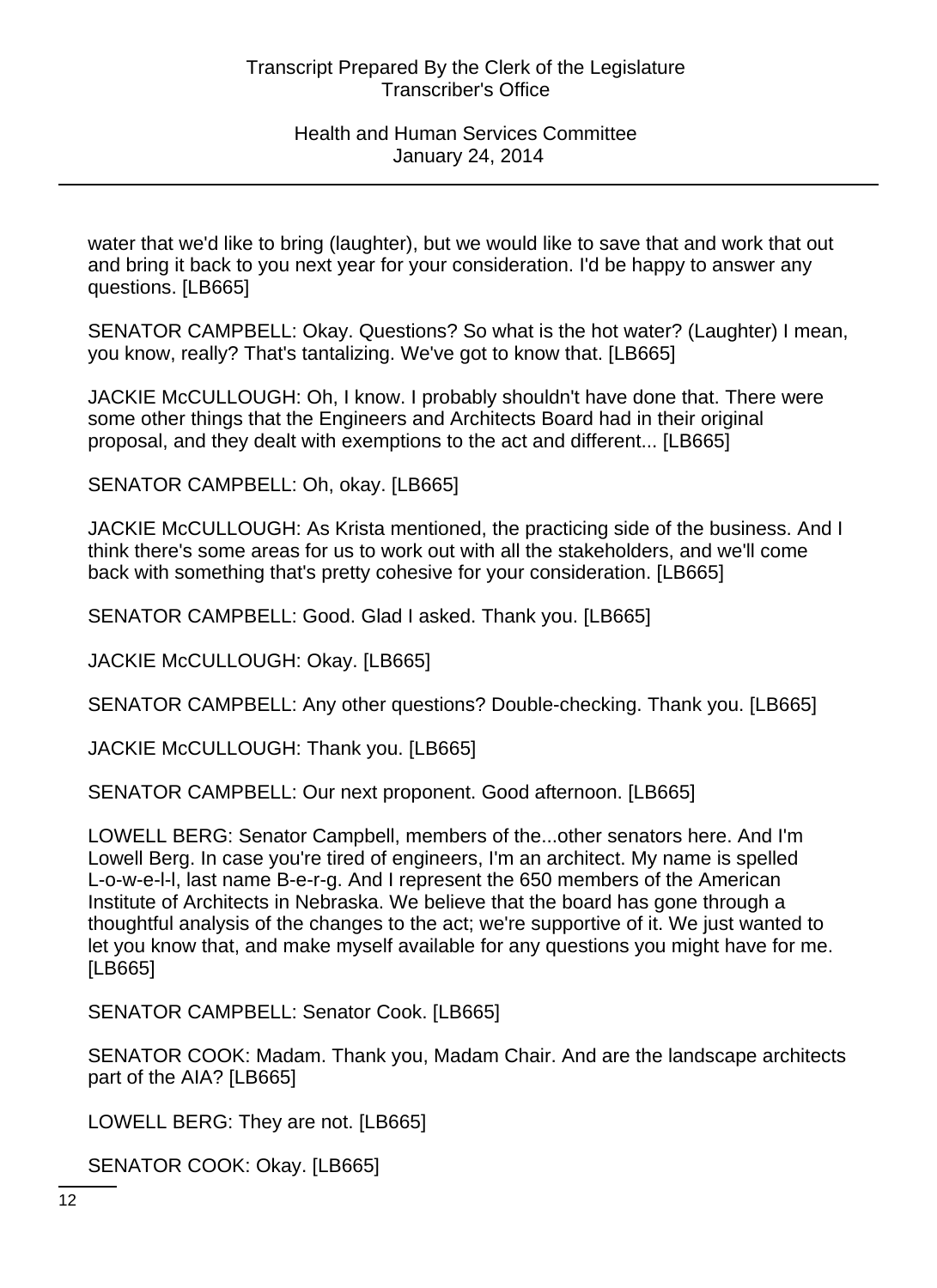LOWELL BERG: They have their own professional associations. [LB665]

SENATOR COOK: Why not? [LB665]

LOWELL BERG: Well, they have their own association: American Society of Landscape Architects. [LB665]

SENATOR COOK: Okay. [LB665]

LOWELL BERG: However, I must say the architects are generally supportive of their role as a coordinating professional as outlined in the act, as it was drawn up originally, with the limitations. [LB665]

SENATOR COOK: All right. Thank you. [LB665]

LOWELL BERG: You're welcome. [LB665]

SENATOR COOK: I'm looking to see who's out there. [LB665]

SENATOR CAMPBELL: Other questions? Mr. Berg, I have a question. I want to make sure I heard the testimony correctly, that when students graduate from the School of Architecture, they can take their tests the very first year? [LB665]

LOWELL BERG: They can. Our test if much different. It's, like, I think seven parts, and it's been a while since I took it, Senator, but (laugh). [LB665]

SENATOR CAMPBELL: It's okay. [LB665]

LOWELL BERG: It's seven parts. It's a combination of you have to graduate from an accredited college; you have to go through an intern development program that I think requires 1,860 hours of experience; plus you have to take seven different exams that, by practice, usually take three or four years to complete. But they can start right away. That's correct. [LB665]

SENATOR CAMPBELL: Oh, okay. So it may take them three or four years to get through all seven parts. [LB665]

LOWELL BERG: In practice. To get the combination of the hours required and pass the examination sections, it typically takes about that amount time. [LB665]

SENATOR CAMPBELL: Is that a national practice, all 50 states would have that; or is every state different? [LB665]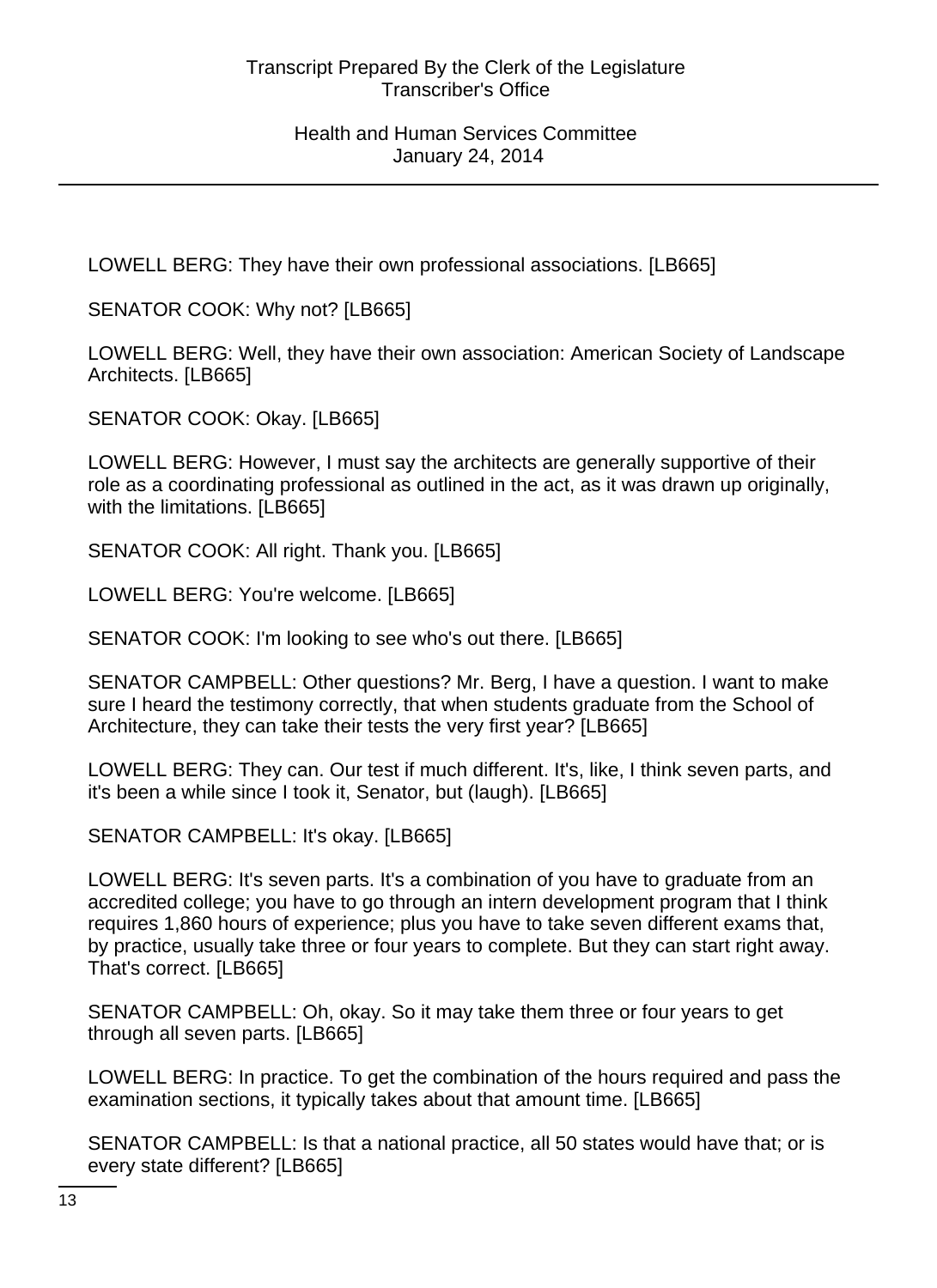LOWELL BERG: We're pretty coordinated on that. And you might ask one of the members of the board; they would probably know that better than I. But it seems to me that there's a fair continuity across the states in the way we do exams. [LB665]

SENATOR CAMPBELL: Thank you very much. Any other questions before...? Good to see you. [LB665]

LOWELL BERG: Thank you. [LB665]

SENATOR CAMPBELL: Our next proponent? Okay. Those who wish to oppose the bill? Opposition testimony? Good afternoon. [LB665]

DOUG HOLLE: (Exhibit 3) Good afternoon. My name is Doug Holle; it's spelled D-o-u-g H-o-l-l-e. I'm the current president of the Nebraska Society of Professional Engineers. We're handing out the testimony that I'm going to go through today, and then we'll definitely open it up to questions. As I said, I'm the current president of the Society of Professional Engineers here in Nebraska, the primary organization that promotes and supports the licensed professional engineers within the state. Our society has had the opportunity to read the proposed bill and the proposed changes to the Engineers and Architects Regulation Act, and we are in opposition to just one component as it is currently written with the amendment. That component is the elimination of the requirement to have the four years of post-degree education or engineer experience prior to being allowed to take the PE exam, or the principles exam, to become a licensed engineer. While we want to encourage engineering college graduates to consider the PE path, we fear that front-loading that rigorous testing at the start of a career could lead to less qualified engineers becoming licensed, which potentially impacts the public health and safety and welfare of this state. Requiring the extra effort of the exam years after school will help safeguard what being a professional engineer means. The reason to have a PE and the process involved does and should require a rigorous process and we want to continue to give the public confidence in that PE designation. NSPE would, however, be willing to discuss reducing the four years of experience after graduation that would be required. But at this point we do oppose the current proposed language to the bill. So with that, I'll open it up to questions, so. [LB665]

SENATOR CAMPBELL: Senator Gloor. [LB665]

SENATOR GLOOR: Thank you, Senator Campbell; and thank you, Mr. Holle, for taking the time to come. [LB665]

DOUG HOLLE: Sure. [LB665]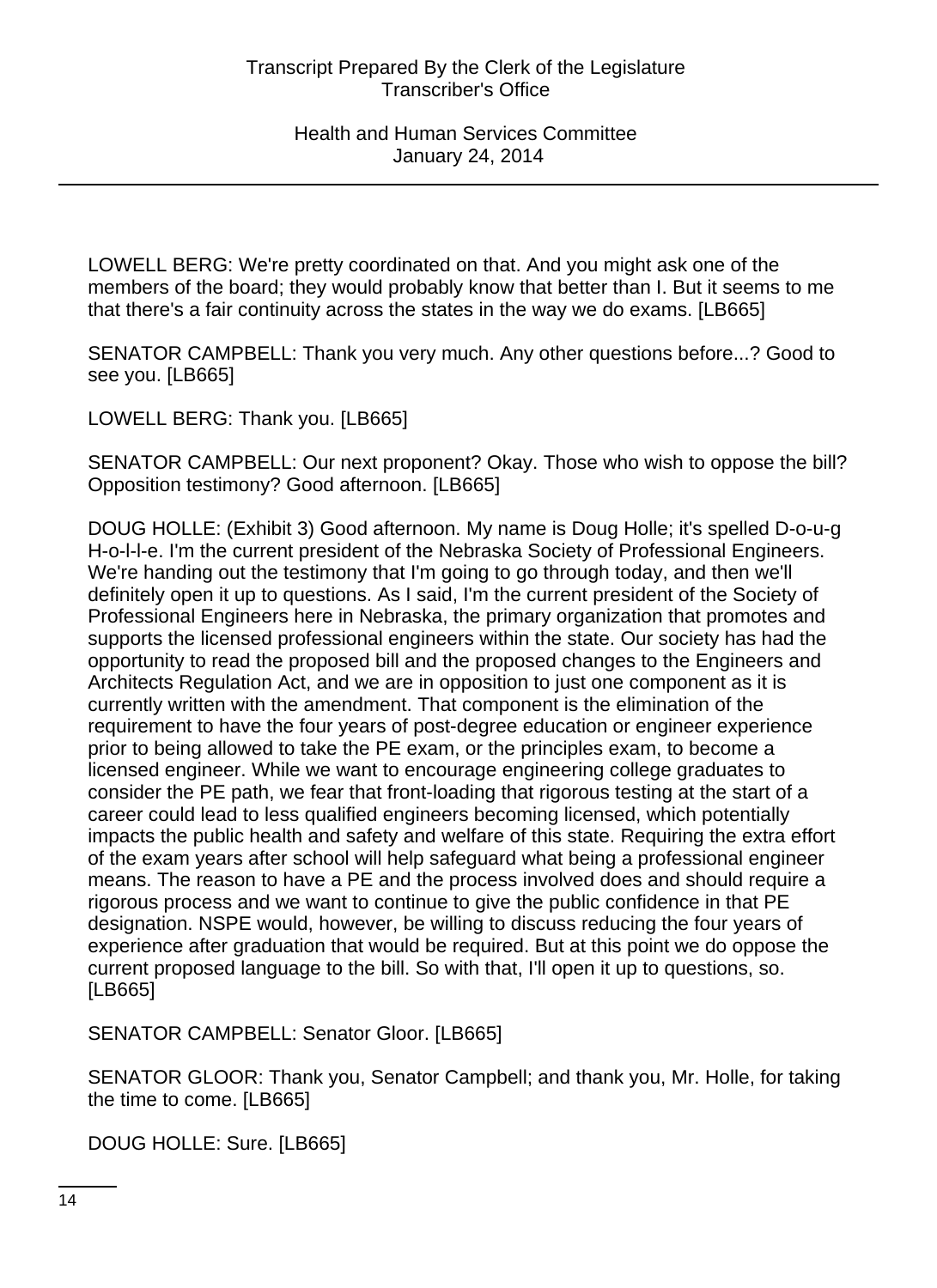SENATOR GLOOR: I don't want to put words in your mouth, but is the issue then that the feeling is there should be enough retention so that you are capable of taking the test four years later and proving yourself at that point in time as having retained enough of what you got in school so that you are truly a quality engineer? [LB665]

DOUG HOLLE: Sure. I think a lot of...the primary issue is you get...you're in the kind of the student mode in college. You're studying the books. You're taking the exams. You really have no practical experience at that point. And we feel as the Nebraska Society of Professional Engineers that it's very important to kind of get away from the college classes component, gain that experience, and then after so many years it really forces you to dig back in to the core of what you learned during school and dig back into the books and take the eight-hour exam to ultimately to become registered as an engineer, so. [LB665]

SENATOR GLOOR: In that light, is there any requirement that once you've passed the exam that you have to go back every four years after that and retest? [LB665]

DOUG HOLLE: You do not, but there are some continuing education requirements as part of being a registered engineer. [LB665]

SENATOR GLOOR: Sure. And most licensures I think require that. [LB665]

DOUG HOLLE: Sure. [LB665]

SENATOR GLOOR: But, I mean, your argument to me also speaks to the fact that maybe you ought to be required to take the test again and again and again. [LB665]

DOUG HOLLE: I believe doctors...I think doctors are required to do that, if I'm not mistaken, after ten years, so. [LB665]

SENATOR GLOOR: Sure. There is some recertification that people have to go through that requires testing. [LB665]

DOUG HOLLE: Sure, sure. [LB665]

SENATOR GLOOR: But I'm trying to think through what the argument is and whether that's a fit with that. I don't think anybody is going to come running up here with an amendment, but... [LB665]

DOUG HOLLE: Sure. Yeah, probably not, so. [LB665]

SENATOR GLOOR: Thank you. [LB665]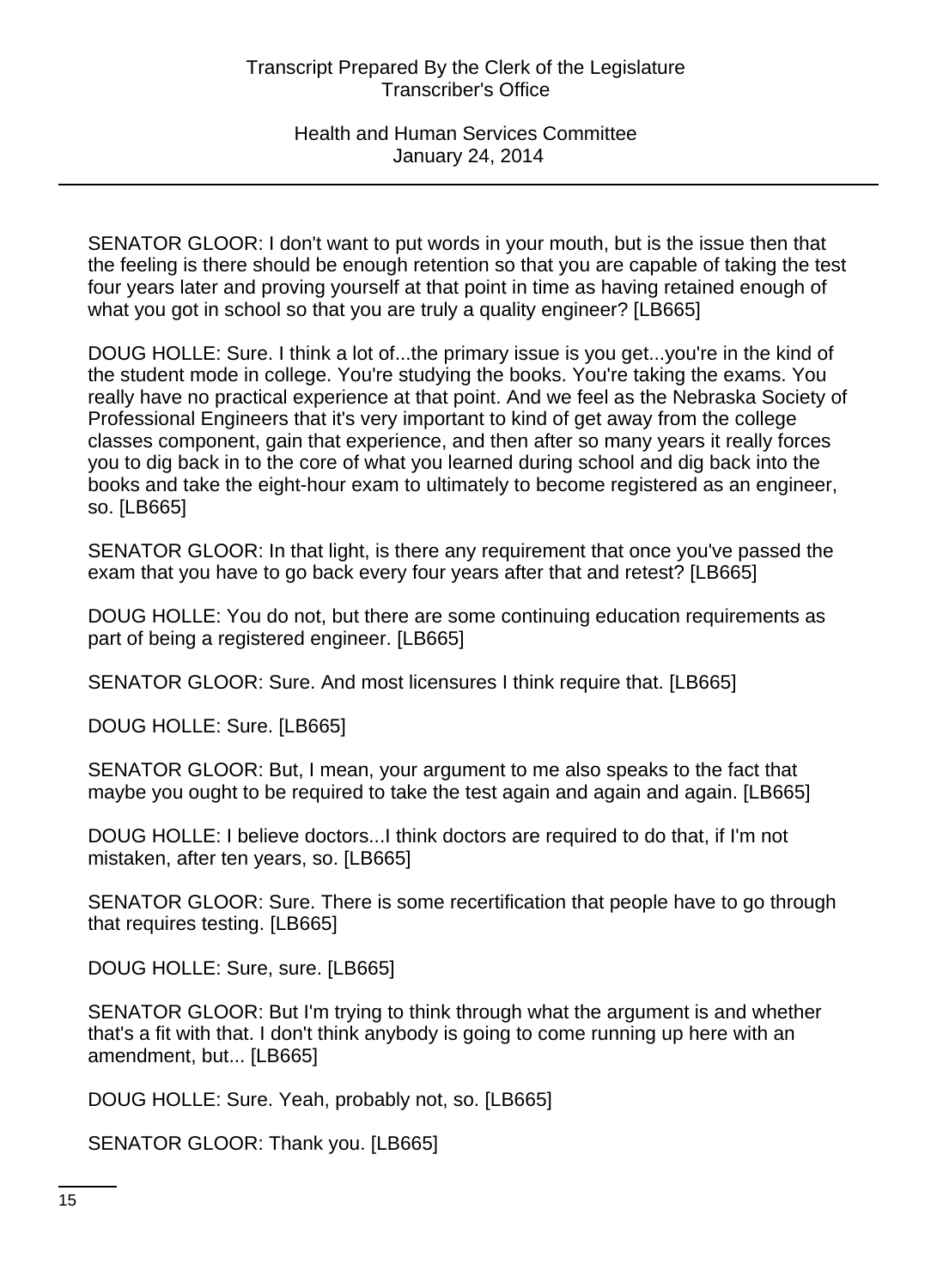SENATOR CAMPBELL: Other questions? Senator Howard. [LB665]

SENATOR HOWARD: Thank you for your testimony. [LB665]

DOUG HOLLE: Sure. [LB665]

SENATOR HOWARD: You speak about less qualified individuals. Is there a difference in the test, whether you take it early or later? [LB665]

DOUG HOLLE: There would not be a difference. I know historically the test has been set up and I'm sure the board can definitely add to this as well, but there's been an experience component to that which I think the intent is to use that experience to help you pass that exam versus not having that experience coming up right out of college. [LB665]

SENATOR HOWARD: So there is an experience component of the exam? [LB665]

DOUG HOLLE: Of the exam itself. [LB665]

SENATOR HOWARD: Okay. And what does that look like? [LB665]

DOUG HOLLE: I think it varies on a year-to-year basis as those questions get developed, so. [LB665]

SENATOR HOWARD: Is it sort of an essay question on your experience? [LB665]

DOUG HOLLE: It's been a lot of years since I've taken that, but there is...yeah, it's kind of word problems that it's not necessarily an essay. I mean, you're ultimately coming down to a single answer, but it's trying to incorporate more real-life examples into the exam. [LB665]

SENATOR HOWARD: Oh, so hypotheticals? [LB665]

DOUG HOLLE: Correct. Correct. [LB665]

SENATOR HOWARD: Okay, great. Thank you. [LB665]

DOUG HOLLE: Yes. [LB665]

SENATOR CAMPBELL: Mr. Holle, are there members of the society on the board? I mean, we heard that...the board talked about here and the...I'm trying to differentiate Mr. Masters' group and what this group, are they one and the same, or? [LB665]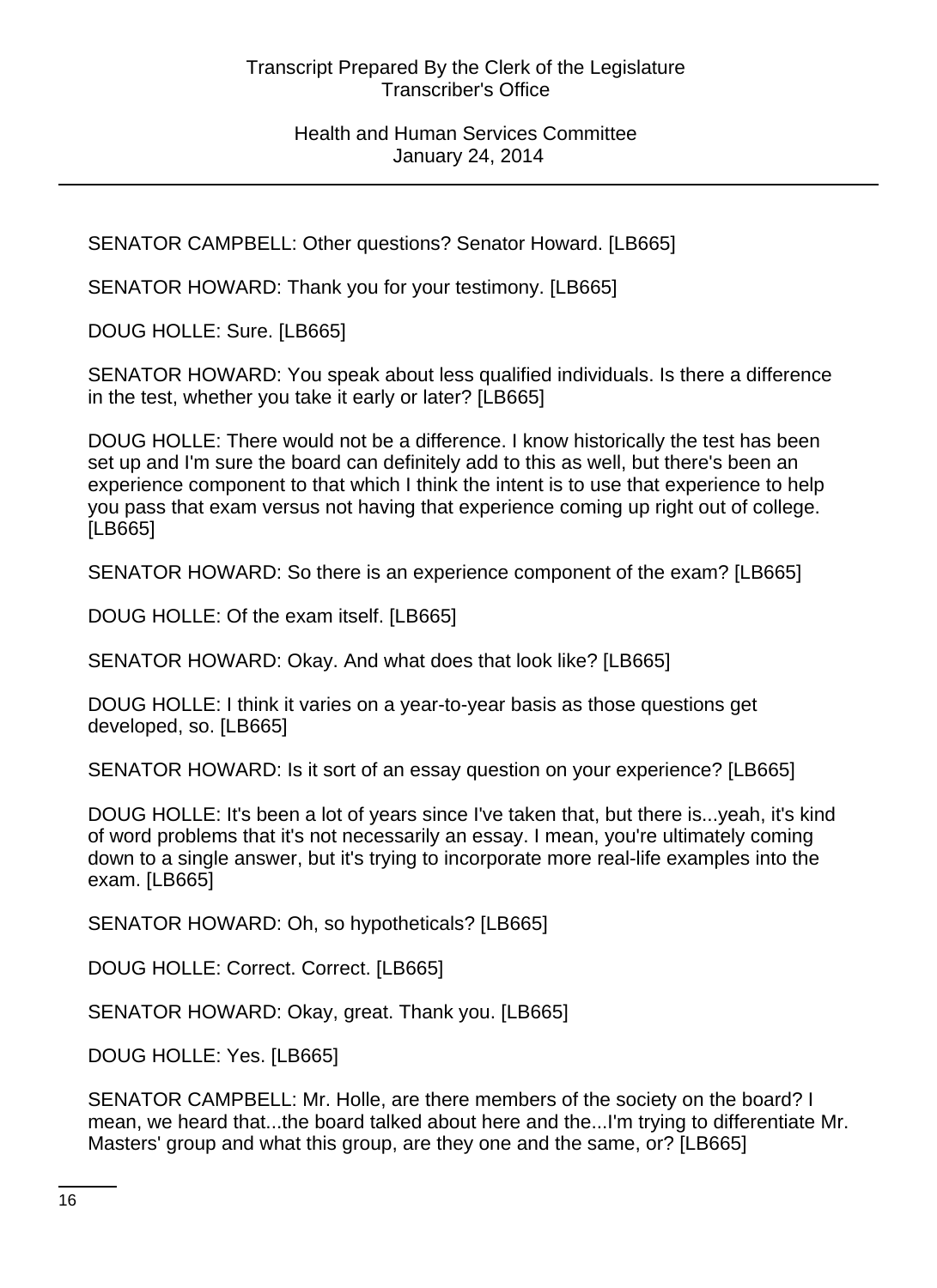#### Health and Human Services Committee January 24, 2014

DOUG HOLLE: They are not. [LB665]

SENATOR CAMPBELL: Okay. [LB665]

DOUG HOLLE: Mr. Masters is...he's the executive director of the Board of Engineers and Architects. [LB665]

SENATOR CAMPBELL: Okay. [LB665]

DOUG HOLLE: He may be a member of the Society of Professional Engineers, I'm not sure. He would definitely be eligible to be a member. [LB665]

SENATOR CAMPBELL: Do you have members who have served on that board or are currently serving? [LB665]

DOUG HOLLE: Yes. Yes, we do. [LB665]

SENATOR CAMPBELL: Okay. I'm just trying to clarify. [LB665]

DOUG HOLLE: Sure. Yeah. Yeah, there's definitely some overlap. They have different purposes... [LB665]

SENATOR CAMPBELL: Okay. [LB665]

DOUG HOLLE: ...but there's definitely an overlap, so. [LB665]

SENATOR CAMPBELL: So one is more an association... [LB665]

DOUG HOLLE: Correct. [LB665]

SENATOR CAMPBELL: ...and the other is more...? Okay, that helps. [LB665]

DOUG HOLLE: Yeah, we, the Society of Professional Engineers, is a professional society for the organization. [LB665]

SENATOR CAMPBELL: That makes sense. Okay. Any other questions? Thank you, Mr. Holle. [LB665]

DOUG HOLLE: Sure. [LB665]

SENATOR CAMPBELL: Our next opponent. Anyone else in the hearing room who wishes to oppose the bill? Anyone in the hearing room who has...would like to come in a neutral position? Good afternoon. [LB665]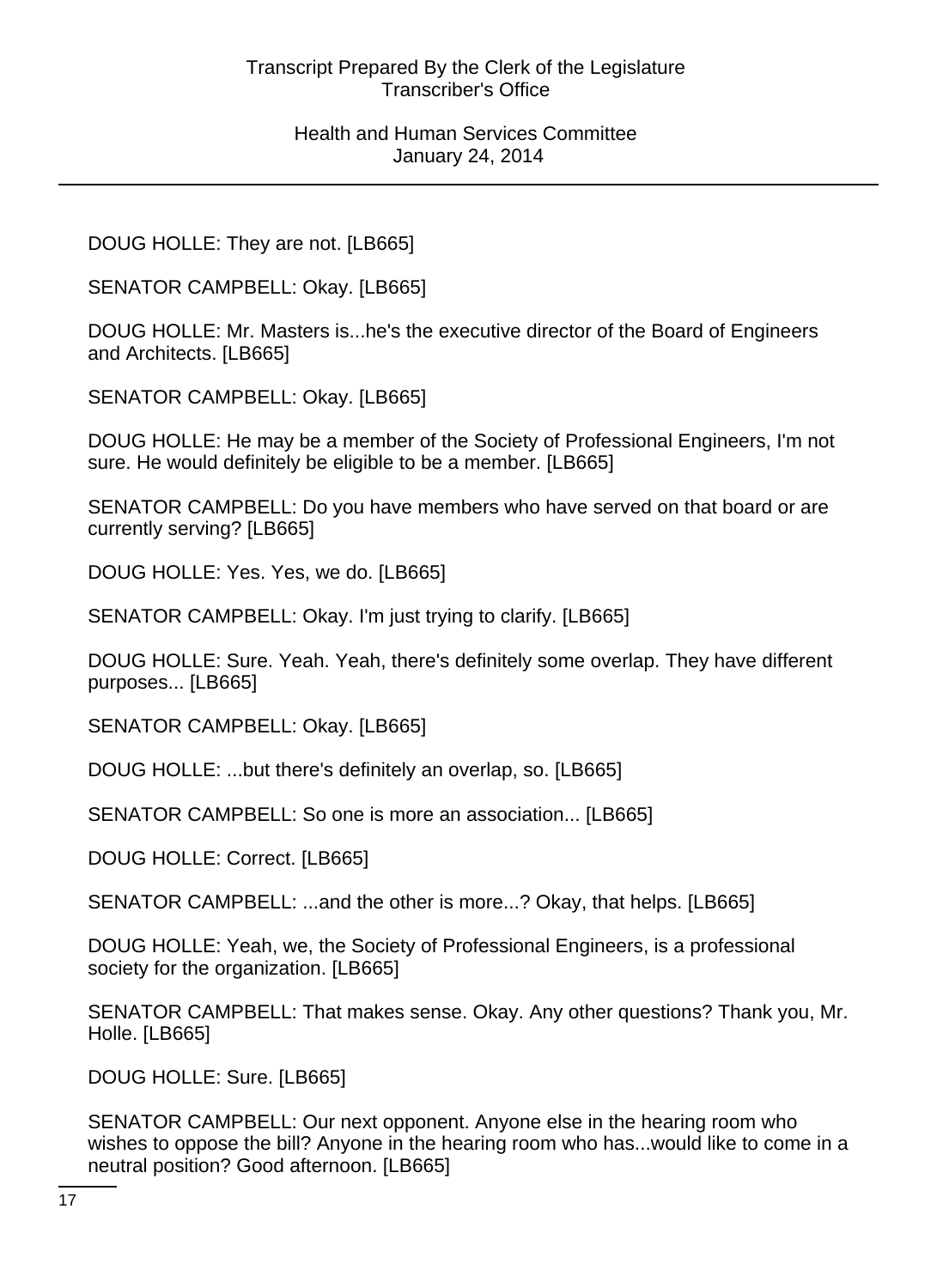GARY KRUMLAND: Hi. Senator Campbell, members of the committee, my name is Gary Krumland; it's K-r-u-m-l-a-n-d. I'm here on behalf of the League of Nebraska Municipalities. I'm appearing neutral today. We originally had concerns about Section 44, some city officials. It had to do with building code officials and there was some concern expressed about that. However, the amendment that Senator Krist has offered takes care of that concern. It deletes that section. So that takes away any concern we have about the bill. But I did want to appear to support the amendment and also just to publicly thank Senator Krist and the proponents of the bill for working with us and addressing those concerns. [LB665]

SENATOR CAMPBELL: And this, as Senator Krist explained, is the amendment that has already been introduced this morning. [LB665]

GARY KRUMLAND: Yes, it was introduced this morning. Yes, and so...and we really appreciate that. [LB665]

SENATOR CAMPBELL: Okay. And it dealt primarily with public engineers? I mean, those who serve...? [LB665]

GARY KRUMLAND: No. It dealt with...there was a...the section dealt with building code officials... [LB665]

SENATOR CAMPBELL: Oh, building codes. [LB665]

GARY KRUMLAND: ...and what their role is in reviewing plans and that sort of thing. And there was strong disagreement among the building code officials whether to support it or not, and we could not come to a resolution on that, so. [LB665]

SENATOR CAMPBELL: Okay. That helps clarify it. Other questions for Mr. Krumland? Thank you very much. [LB665]

GARY KRUMLAND: Thank you. [LB665]

SENATOR CAMPBELL: Our next neutral. Good afternoon. [LB665]

WARD F. HOPPE: Hi. My name is Ward F. Hoppe, W-a-r-d H-o-p-p-e. I'm here on behalf of the Metro Omaha Builders Association and the Home Builders Association of Lincoln, as well as the Nebraska Realtors Association. We're here neutrally but we have a couple issues with some things that are in the act, particularly dealing with the exceptions, and we think we can work these out in the discussions that may come forward over these amendments that come. But basically there are two issues that need to be addressed in the bill for the benefit of our industries: one, dealing with the reuse of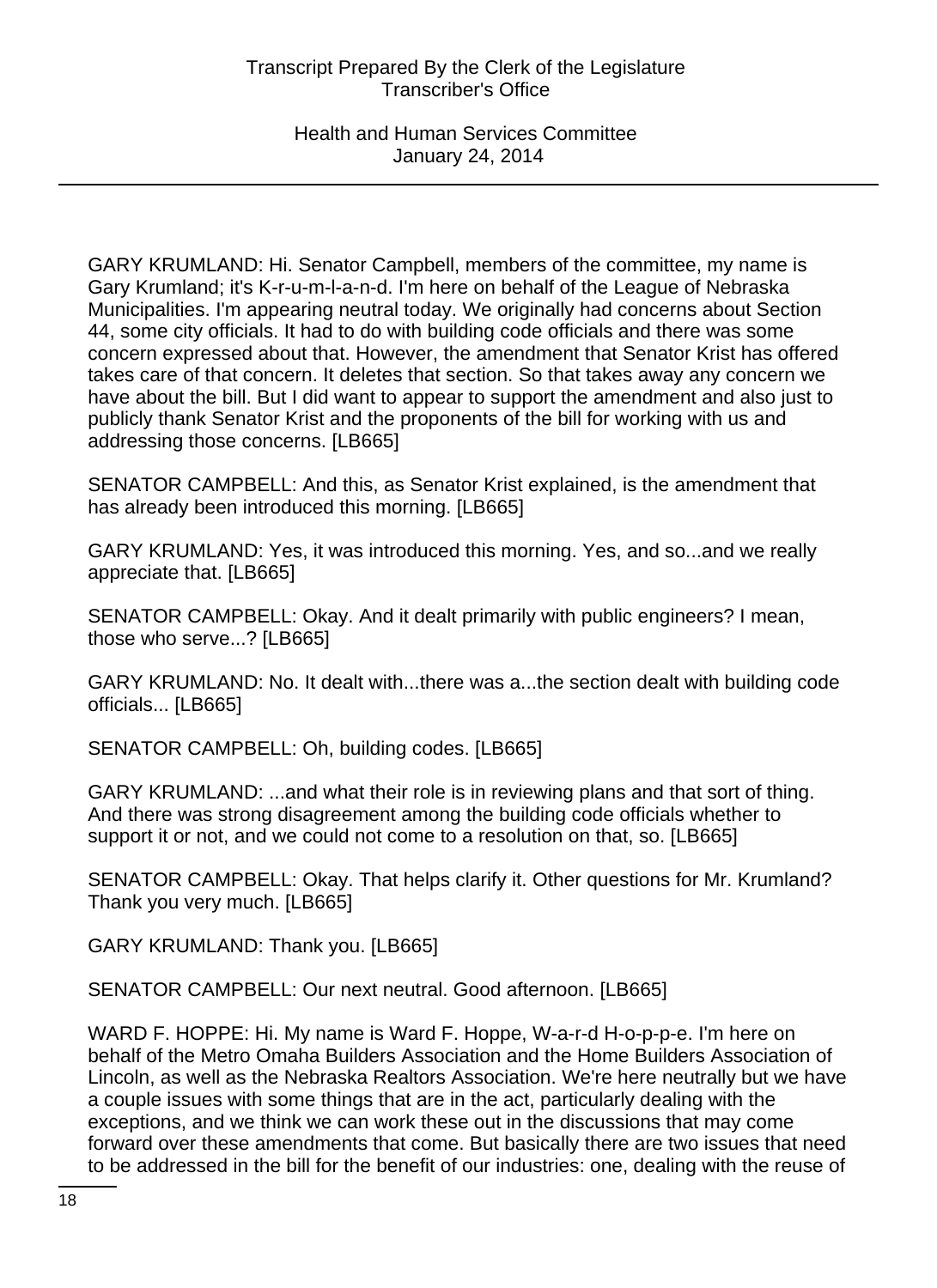Health and Human Services Committee January 24, 2014

owned plans. If I go out and buy a set of plans, I could buy it nationally or I could buy it locally, and have somebody prepare those plans and I get them stamped and I go build the building. Normally, when I engage engineers or architects, I make them work for hire. In other words, the work is mine when it's over. If I want to reuse those plans, I don't want to have to pay the same amount to get them re-stamped for the second building I build of the same unit. And I personally do multifamily construction, so when I do that I may build the same building eight times or ten times. And so that's a concern of mine and that's a concern of the bill and the exceptions that are in it, and it needs to be addressed. Number two is the adoption of work as the architect's own. The exception in there for the adoption of work into plans that are there isn't broad enough to allow for a complete adoption of a set of plans. So if I go to a plan company or an architect in Nashville, Tennessee, and buy a set of plans and bring them into Nebraska, I need to get a Nebraska engineer or architect to stamp the plans. So I may not want them to mess with the plans; I want them to use the plans that I bought. But they've got to check those plans and adopt that work as approved for Nebraska codes and so forth, but the exceptions that are in the act don't allow that. So they couldn't just adopt those plans as their own, stamp them, and let me use the plans and take them to the code officials. So what I'm saying is there's two different areas in the exceptions that need to be addressed, and we think they will be when they address the amendments that are to come. Last, one of the issues that is important, very important to both of the realtors and builders, is the size requirement for the exceptions. Today there's an exception for plans that are less than 5,000 square feet. We want that to remain. And although we don't know that that may be proposed to be changed, but we just heard from one of the prior testifiers that it may be in the future, and we don't want that. We want to be able, on small projects, to take them forward without requiring an architect's or an engineer's stamp. So that would be the extent of my testimony, our concerns; and I appreciate your consideration. [LB665]

SENATOR CAMPBELL: Okay. Are there questions? Senator Gloor. [LB665]

SENATOR GLOOR: Thank you, Senator Campbell. Fred, let's say your concerns couldn't be addressed this year but would be addressed in future years. Would you be in opposition to this bill if those adjustments weren't made to this bill, the three concerns that you had? [LB665]

WARD F. HOPPE: Well,... [LB665]

SENATOR GLOOR: Would your group be in opposition if this went ahead without being able to make those adjustments this year? [LB665]

WARD F. HOPPE: I would say we would...I guess that's kind of hard to say. We don't want to interfere with people but we want the ability to use plans again, and we want the ability to bring in plans and get them stamped. As the bill sits, those two things are not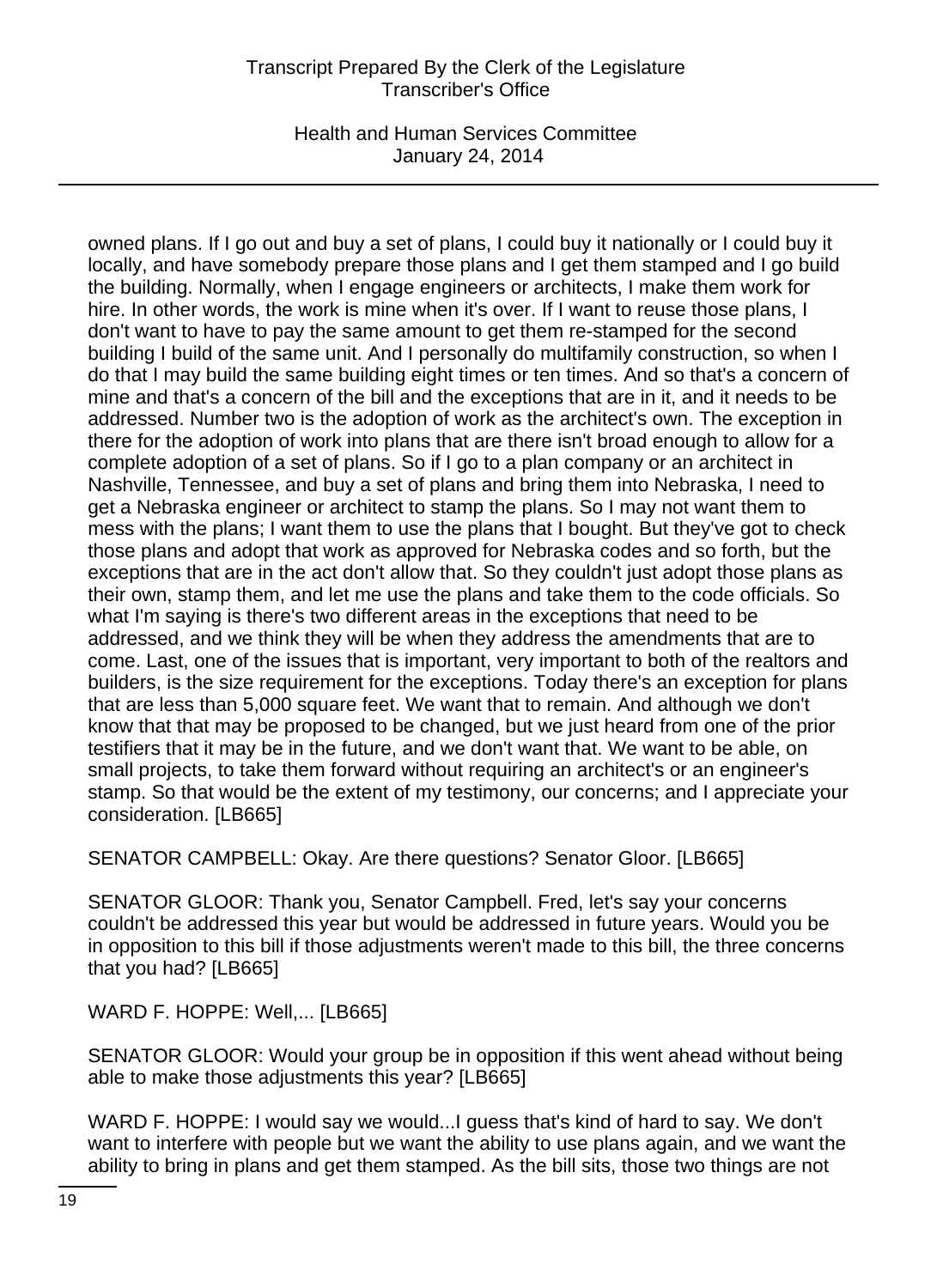in there. Definitely, if there was a reduction of the size requirements, we'd be opposing it. We have in the past opposed it on the same basis and fought to keep the 5,000-square-foot requirements. These are just a couple tune-ups that really need to be in the bill. [LB665]

SENATOR GLOOR: Okay. I'm just trying.... [LB665]

WARD F. HOPPE: Is that a fair answer? [LB665]

SENATOR GLOOR: Yeah, I think so. [LB665]

WARD F. HOPPE: And I guess we... [LB665]

SENATOR GLOOR: I mean, this will be up to Senator Krist, obviously,.. [LB665]

WARD F. HOPPE: Correct. [LB665]

SENATOR GLOOR: ...to work through it. I'm trying to decide if, using the metaphor of Jell-O, if the Jell-O sits in the refrigerator too long, it gets a little stale. And so I think there's some concern there. [LB665]

WARD F. HOPPE: That's correct. Let's put it this way: On the reuse of plans and adoption work, we're probably warm water; for sure, on the 5,000 square feet we're hot water. [LB665]

SENATOR GLOOR: Okay. Thank you. [LB665]

SENATOR CAMPBELL: Any other questions? Thank you, Mr. Hoppe. Anyone else in a neutral? Good afternoon. [LB665]

KORBY GILBERTSON: Good afternoon, Chairwoman Campbell, members of the committee. For the record, my name is Korby Gilbertson; it's spelled K-o-r-b-y G-i-l-b-e-r-t-s-o-n, appearing today as a registered lobbyist on behalf of the Nebraska Realtors Association. And hopefully, Fred answered all of your technical questions because that's why I sent him up here first. I wanted to talk about just about the whole Jell-O making issue. We were shown the bill back...and I went through my phone sitting in the room when that discussion got started. Back in October we did review the bill, the proposed legislation, and did make comments and specifically in regards to the square footage. That was then taken out of the bill. But as most of you know, it's always smart to read the green copy once it's introduced because it can be different. And I honestly did not take a side-by-side of the original draft we were shown and the green copy, to know if what Mr. Hoppe talked about were in both of them. So I apologize if they were, but it was not our intention to be trying to dilute the Jell-O at all. So we...and the reason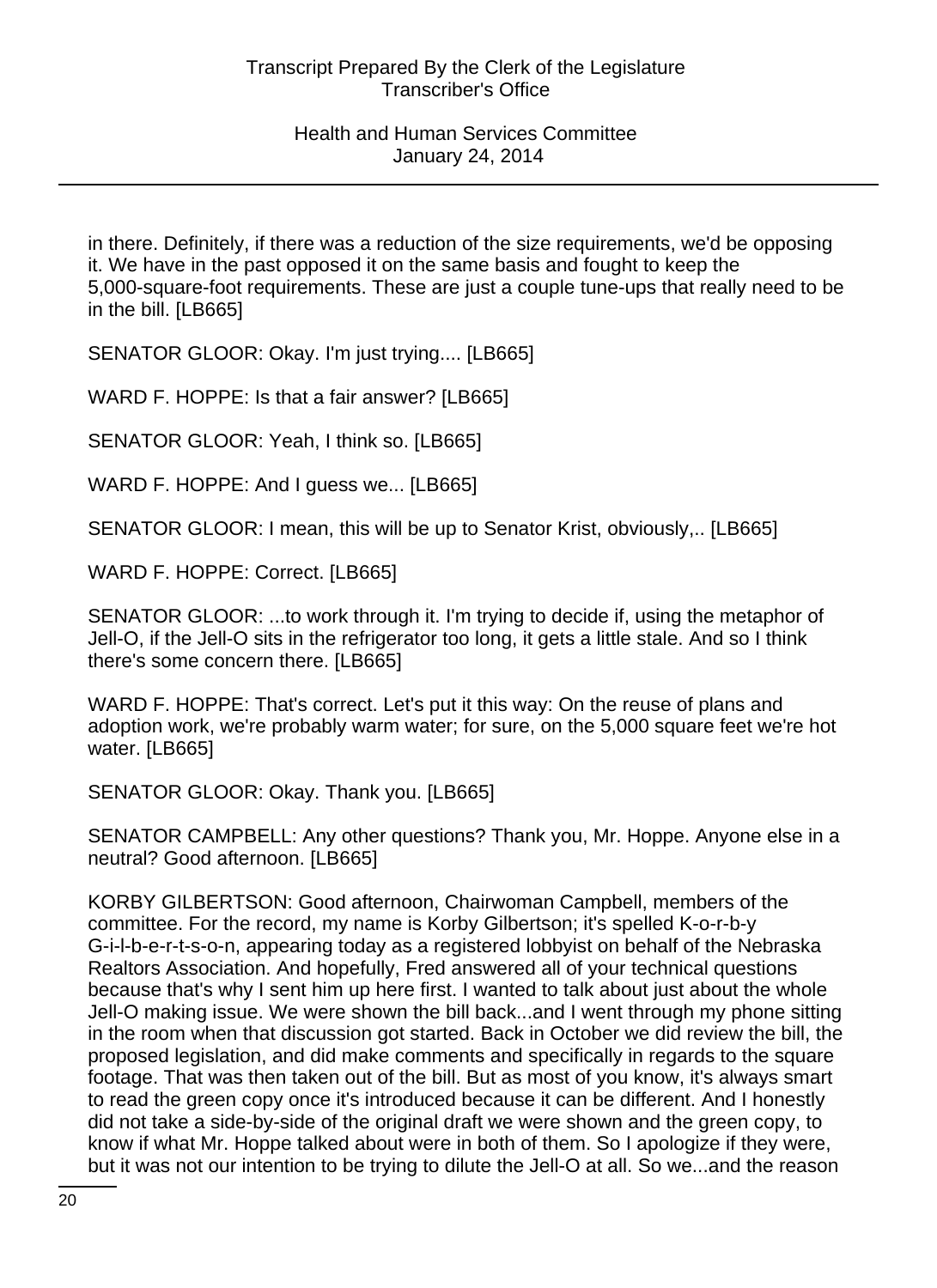why we testified neutrally is because we feel very confident that we can work with Senator Krist to get anything dealt with, because we're not trying to stand in the way of the legislation. [LB665]

SENATOR CAMPBELL: All right. Any questions? [LB665]

KORBY GILBERTSON: Great. [LB665]

SENATOR CAMPBELL: No technical questions, at least. [LB665]

KORBY GILBERTSON: (Laugh) Thank you. [LB665]

SENATOR CAMPBELL: Thank you. Anyone else in a neutral? [LB665]

BRAD SCHAAP: Madam Chair and members of the committee, thank you very much for hearing my testimony today. My name is Brad Schaap, B-r-a-d S-c-h-a-a-p, and I represent the Structural Engineers Association of Nebraska. Another acronym for you: it's SEAON. And we registered four thoughts with Senator Krist and I'm pleased to say that three of those have already been addressed to our satisfaction, and there have been conversations about the fourth concern; and we understand that there will be further discussions about those to help explain the board's position and to convey our thoughts further, but I want to give you just a sense of that for the public record. And primarily SEAON proposes that any changes to the statute currently in place are only the result of actual issues that the board has experienced while enforcing the statute rather than any wholesale changes for only the sake of conformity to any model code or other state's language. Many of the changes in the proposed legislation appear to us may be unnecessary, while others loosen standards and provide for more gaps and room for interpretation that could be a detriment to the health, safety, and welfare of the public, as well as the design profession. And primarily when we're talking about future acts...or excuse me, future legislation that may affect the practice portion of the acts, we feel things such as the definitions at the beginning of the proposed legislation, that we've shared thoughts about, need to be clear and make sure that we're not opening up any unintended consequences. So while perhaps good intentioned, there is significant potential with the extensive amount of changes, that there could be unintended consequences resulting from those proposed changes. And so we'd like to continue on the conversation with the board about the reasoning for a lot of those changes, again primarily towards the front of the legislation regarding definitions and so forth. Thank you very much for your time today and I'd be happy to try and answer any questions you may have. [LB665]

SENATOR CAMPBELL: Questions? Mr. Schaap, you said some changes, and you talked about at the beginning with the definitions. I'm just trying to ascertain the specificity of your concerns. [LB665]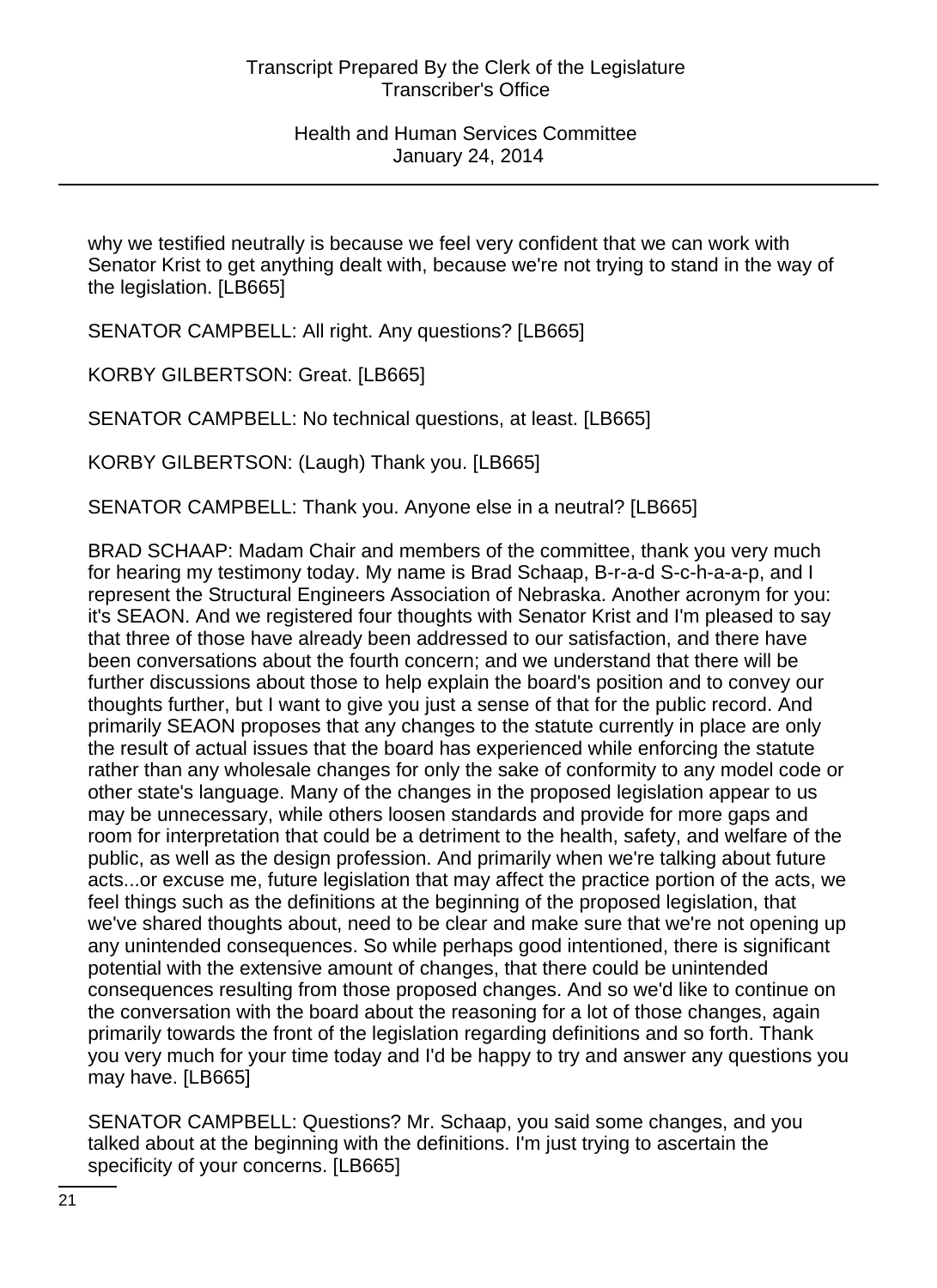BRAD SCHAAP: Sure. [LB665]

SENATOR CAMPBELL: So you've given a list to someone of what those concerns are? [LB665]

BRAD SCHAAP: Right. We marked up the proposed legislation and sent those marks forward for consideration and discussion, and understand that those are being considered. [LB665]

SENATOR CAMPBELL: Okay. [LB665]

BRAD SCHAAP: And the board has reasoning, so we'd like to hear that in more detail. [LB665]

SENATOR CAMPBELL: Okay. And could you repeat for me once more, because I was trying to write everything down,... [LB665]

BRAD SCHAAP: Sure. [LB665]

SENATOR CAMPBELL: ...the organization that you represent. [LB665]

BRAD SCHAAP: Yeah, it's the Structural Engineers Association of Nebraska. [LB665]

SENATOR CAMPBELL: Okay. [LB665]

BRAD SCHAAP: So it's an association similar to the society. It represents just structural engineers. [LB665]

SENATOR CAMPBELL: Thank you. [LB665]

BRAD SCHAAP: Sure. [LB665]

SENATOR CAMPBELL: Any other questions, senators? Thank you very much for coming. [LB665]

BRAD SCHAAP: All right. Thank you very much. [LB665]

SENATOR CAMPBELL: Other testimony in a neutral position? Okay. Senator Krist, would you like to close? [LB665]

SENATOR KRIST: (Exhibit 4) Absolutely. I hope no one took the analogy of the Jell-O in a condescending way because that's really what this process is all about. And it may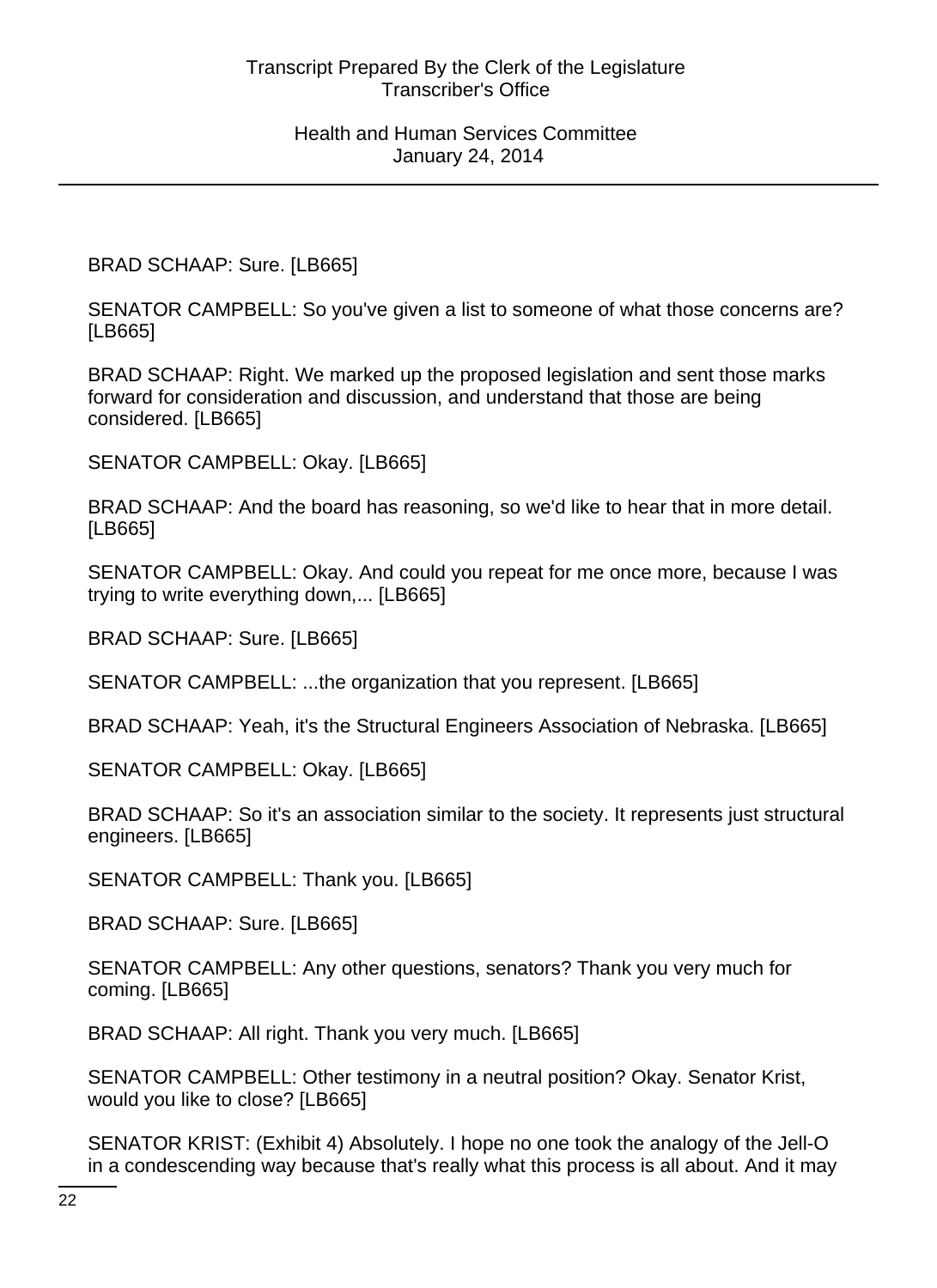Health and Human Services Committee January 24, 2014

have started a year ago and it may have started two years ago, but it needs to be fixed, even if it's two minutes ago. So I'm happy that everyone who was here had a chance to weigh in. I think that for the committee's point you have two amendments now in front of you: AM1704, which is the shorter of the two amendments, is the amendment that has been filed and is on your gadget now. I filed it today. It does as was described, and it solves a number of the issues notwithstanding the concern of Senator Cook, which we still need to run down. The other amendment that I just handed to you is AM1705. This one represents a compromise between "take the exam now, take it in four years"; this is a "take it in two years." And I think you understand why I withheld it because I wanted you to hear the testimony that came forward really from the only opposition at this point. There were concerns and things that need to be worked out, but we have to respect that opposition because it comes from a professional engineers association. So those would be the two things that I would point out to you, and I would also say by withholding AM1705 I'm hoping it becomes the basis for which we can put a committee amendment on this process, lock it up, and send it out to our committee. So this is the beginning of the last of the amendments, and I know Mr. Lombardi is working to get any other concerns that we might hear. I do thank you for your time and I thank everyone for coming and sharing their opinion on the subject. [LB665]

SENATOR CAMPBELL: Are there questions for Senator Krist? Okay, Senator Krist, this is kind of a question from left field. Did we not have a bill two years ago, and did you carry that bill? Did we pass that legislation? Okay. I just couldn't recall the specifics. [LB665]

SENATOR KRIST: And I didn't learn from that experience. (Laughter) [LB665]

SENATOR CAMPBELL: No, I wasn't implying that. I was just thinking, haven't we dealt with some of these issues before? [LB665]

SENATOR KRIST: Yes. [LB665]

SENATOR CAMPBELL: Okay. That's where I was going. So thank you very much for reading my mind. [LB665]

SENATOR KRIST: Thank you. [LB665]

SENATOR CAMPBELL: (Exhibit 5) All right, that concludes...we should note that we received a letter, a memorandum, from Michael J. Conzett in support of the bill. That will close the hearing on LB665. If you are leaving, I'd ask you to leave as quietly as you can because we will be moving on to our next bill; so we'll give people a minute to leave the room. Okay. The second hearing this afternoon is on LB859, Senator Krist's bill to change provisions for on-site vaccinations at certain health facilities. Senator Krist. [LB665 LB859]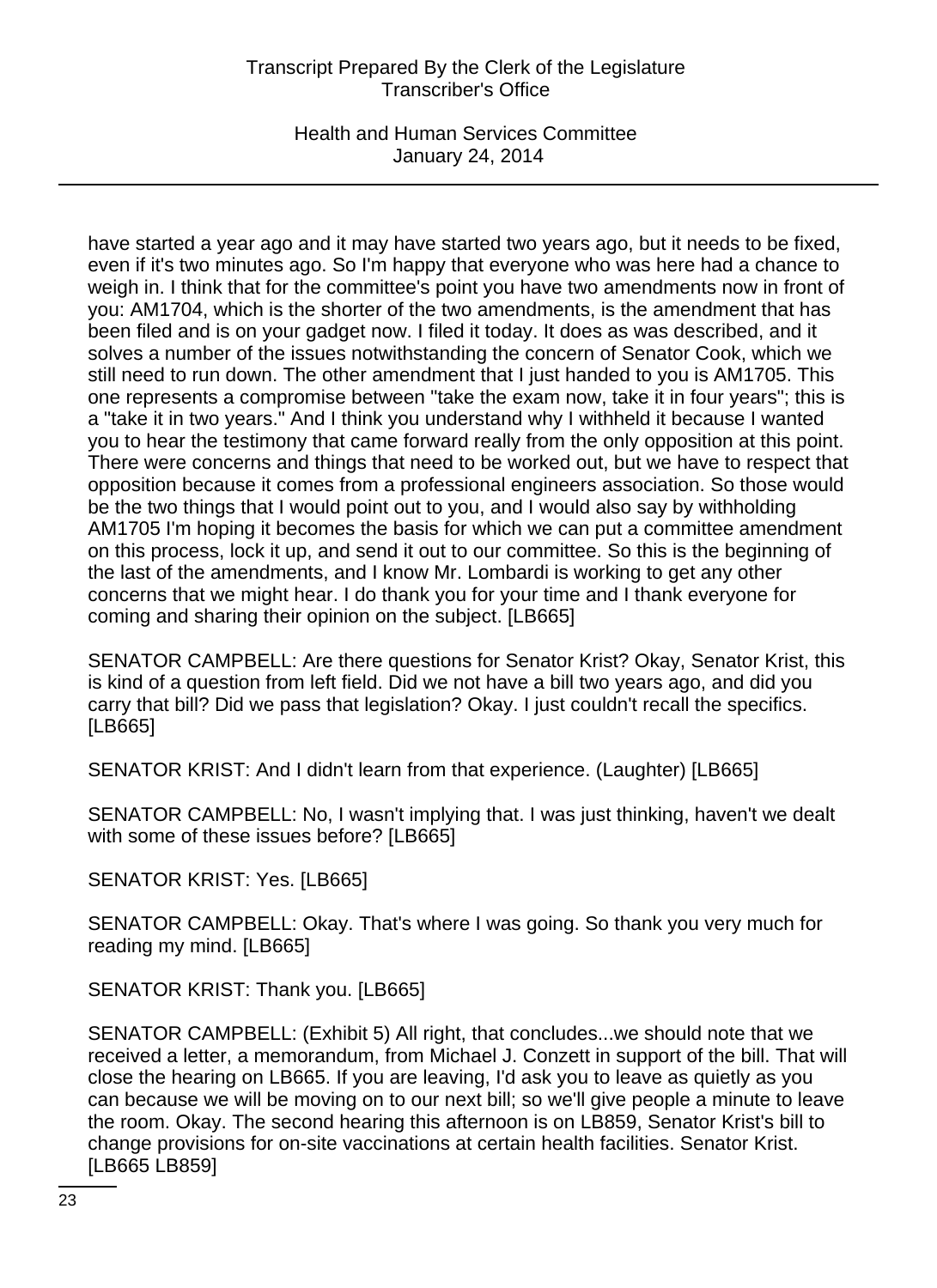Health and Human Services Committee January 24, 2014

SENATOR KRIST: Thank you, Chairwoman Campbell. Again my name is Bob Krist, B-o-b K-r-i-s-t, representing the 10th Legislative District in northwest Omaha, along with a north-central portion of Douglas County which includes the city of Bennington. This is the introduction of LB859. LB859 is being introduced to clarify and harmonize statutes regarding the offering of immunizations. Last summer, as you may recall, there was a nationwide shortage of vaccines; and thus, healthcare facilities were unable to offer the vaccinations as required by law. LB859 seeks to clarify that if there is a shortage of vaccines, the immunizations are obviously not required because they are not available and should be made at the earliest time. So it makes it clear. There is existing language in one section dealing with shortages. LB859 expands that language to cover both contradictions and shortages, and harmonizes the language in the three sections of the statute requiring the offer. In closing I just want to thank you for the opportunity to come before you. We did pass this last year, and I didn't learn from that either. But Korby Gilbertson has been very helpful in putting this thing forward. Thank you. [LB859]

SENATOR CAMPBELL: I do remember that bill vividly. [LB859]

SENATOR KRIST: I know you do. [LB859]

SENATOR CAMPBELL: Senator Gloor. [LB859]

SENATOR GLOOR: Me too. Thank you, Senator Campbell. Actually it was pretty clear to me last year with the bill we passed that if there's a shortage, there's not a problem. So who raised the flag on this, if I might ask? [LB859]

SENATOR KRIST: I think Korby will be up to talk to you and I would ask that question, but... [LB859]

SENATOR GLOOR: I will. Thank you. [LB859]

SENATOR KRIST: I'm sure you will, sir. Thank you. [LB859]

SENATOR CAMPBELL: Any other questions from the senators? Thank you, Senator Krist. [LB859]

SENATOR KRIST: Thank you, Senator Campbell. [LB859]

SENATOR CAMPBELL: Our first proponent for the bill. [LB859]

KORBY GILBERTSON: Good afternoon, again. [LB859]

SENATOR CAMPBELL: Again. [LB859]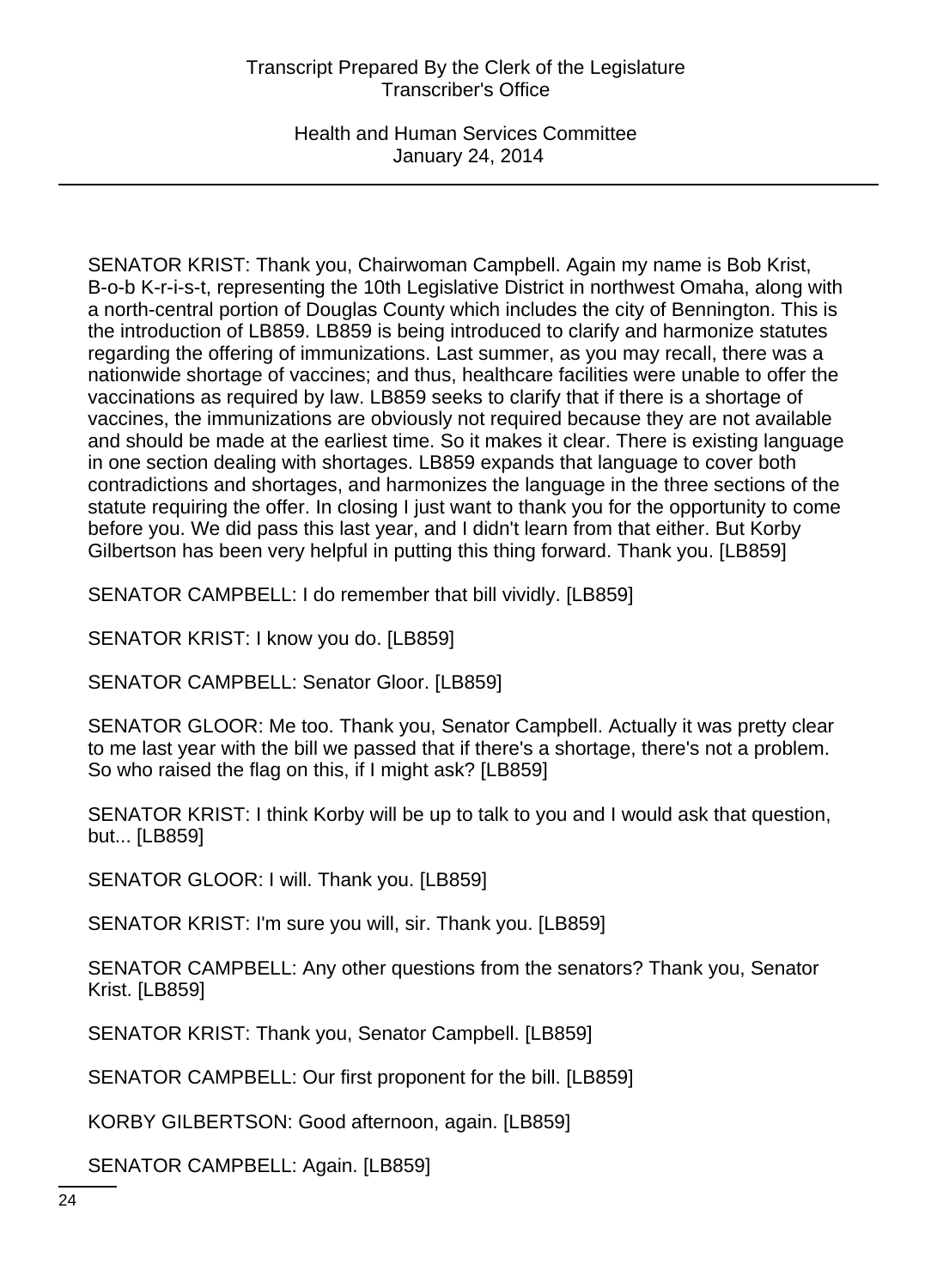Health and Human Services Committee January 24, 2014

KORBY GILBERTSON: Chairwoman Campbell, members of the committee, for the record my name is Korby Gilbertson; it's K-o-r-b-y G-i-l-b-e-r-t-s-o-n, appearing today as a registered lobbyist on behalf of Sanofi Pasteur in support of LB859. I received a phone call this summer from the Hospital Association saying, hey, there's a shortage of Tdap; are we going to be required to follow...to do the requirements that we passed in the session? I went back and looked at the section, and there were...and honestly, when you look at the existing language in earlier sections, I think there was...some people thought that it would cover any shortages. But when you look at it, it wouldn't have covered it, and the circumstances in which we required it, having this separate in-house offer and things like that. So we went back and looked at what we had done last year, and then in discussions with the Bill Drafting Office decided to make the changes in all three sections that require immunizations and make them all harmonized so that there isn't any question about what happens if there's a shortage. And I'd be happy to try to answer any questions. Obviously shortages exist, and they're more of a problem with vaccine-type drugs because you are not working with just a recipe of making a medication; and so it's a lot more difficult to get things fixed and back on line if you've got issues with the vaccine. And obviously that's a good thing that they don't just try to stick them right back out on the market, so. [LB859]

SENATOR CAMPBELL: Questions? Senator Gloor, does that answer your question? [LB859]

SENATOR GLOOR: Thank you, Senator Campbell. Well, you know, the law is an interesting thing, and I'm not a lawyer so I'm going to trust those folks who deal with this all the time to tell us this is better language, and because it's better language there won't be any question as to what the intent was behind the law. [LB859]

KORBY GILBERTSON: Right. I mean, I guess, we kind of laughed and said, well, how could you do it if you can't get the drug? But, you know, it's the old impossibility defense. And so it's, I guess, better just to put it in the statute and say, if you can't get it then you don't have to do it. [LB859]

SENATOR CAMPBELL: Any other questions? Thank you, Ms. Gilbertson. [LB859]

KORBY GILBERTSON: Okay, thank you. [LB859]

SENATOR CAMPBELL: Our next proponent. Anyone in the hearing room who wishes to testify in opposition? Anyone in a neutral position? Senator Krist, would you like to close? [LB859]

SENATOR KRIST: Can I close from here? [LB859]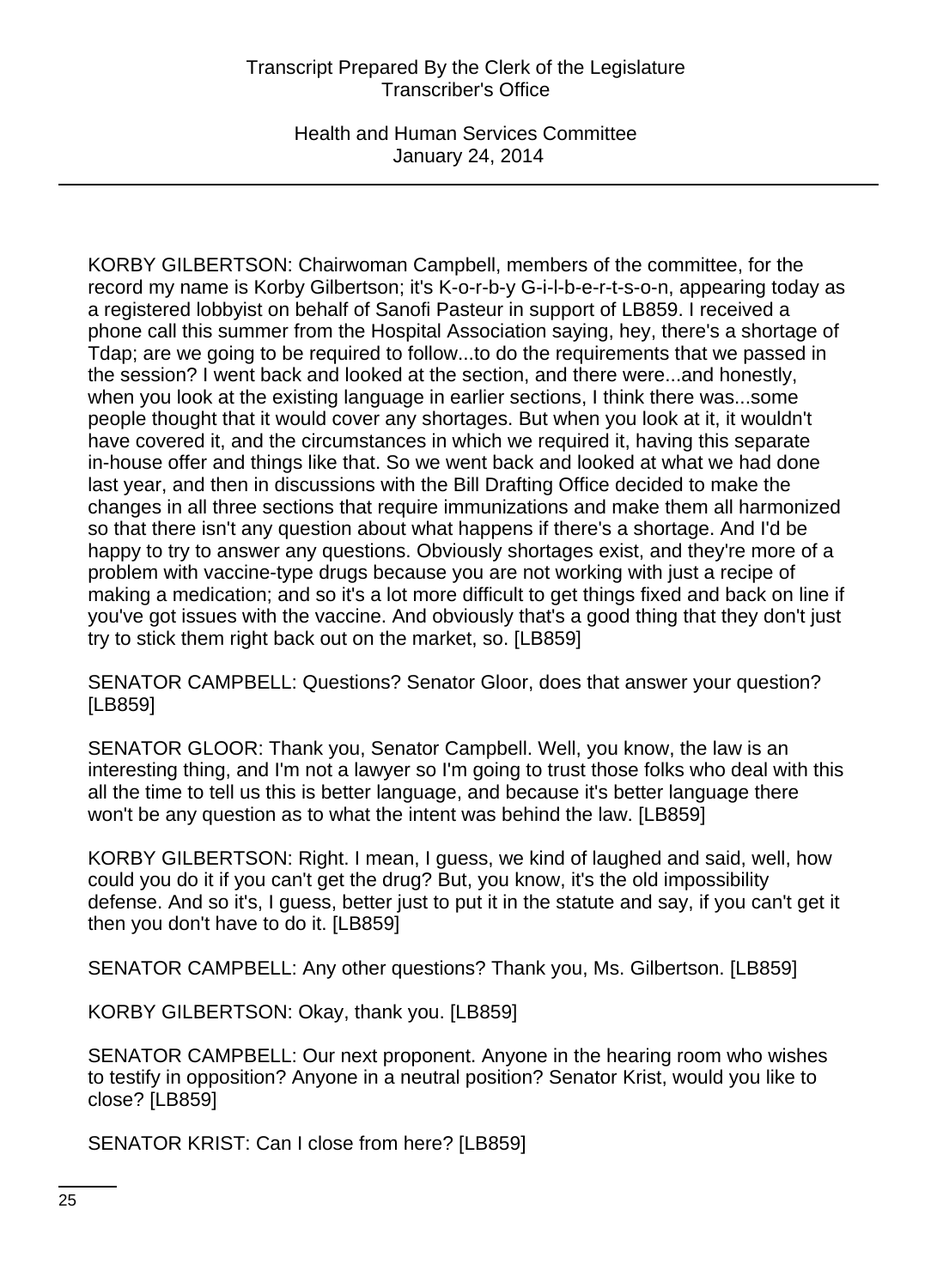### SENATOR CAMPBELL: Absolutely. [LB859]

SENATOR KRIST: It was probably a hospital administrator who couldn't read it (inaudible). (Laughter) [LB859]

SENATOR GLOOR: With a law degree. [LB859]

SENATOR KRIST: Thank you for listening to it, and thank you, Korby, for bringing it to us. [LB859]

SENATOR CAMPBELL: (See also Exhibit 8) Okay. With that, we conclude the hearing on LB859, and Senator Gloor can make his way to the table. We are going to open the hearing on LB869, Senator Gloor's bill to change and transfer provisions on prescriptions and controlled substances. And we are down to a precious few people. Good afternoon. [LB859 LB869]

SENATOR GLOOR: (Exhibit 6) Good afternoon, Senator Campbell and compatriots. This may be a nice little bill to wind up the day; the week, for that matter. I'm Senator Mike Gloor, G-l-o-o-r. The main purpose of LB869 is to clarify in Nebraska law that electronic prescribing of controlled substances, as allowed in federal law, is also permissible in Nebraska. I'm introducing LB869 on behalf of the Nebraska Pharmacists Association. Over the last 18 months the NPA has been working on updates to the Pharmacy Practice statutes. Their work has resulted in this bill that I'm carrying, LB869, and another bill that will come before this committee, LB1017, that Senator Krist will bring forward. Mine deals only with controlled substances. Senator Krist's deals with pharmacists, I believe is accurate. This bill, LB869, updates provisions of Nebraska's Uniform Controlled Substances Act regarding the practice of pharmacy. These provisions clarify the requirements of a prescription for a controlled substance whether in writing, oral, or--and this is important--electronic. It also clarifies the recordkeeping and filing requirements associated with each type of prescription. It updates definitions as suggested by the Revisor of Statutes and adds a definition of compounding to the act. And if you've been keeping track of things happening nationally, compounding is a big issue, and that addition is important for us. LB869 also takes Nebraska Revenue Statute Section 28-414, which is a very, very long single section--I'd compare it to a long sentence that runs on and runs on and runs on--and it separates it into individual...or into additional individual sections based on topic. For example, a section pertaining to prescriptions and filing, a section on transfers of controlled substances by registrants, and a section on destruction of substances. Dividing this one long section into smaller sections will hopefully make the law a lot easier for practitioners to read and understand; and consumers, for that matter. I want to stress to the committee what the bill does not do. It does not expand the scope of practice for pharmacists. It does not make any changes to the controlled substance schedules. It deals only with the prescription itself, keeping records of the prescription, and doing some updated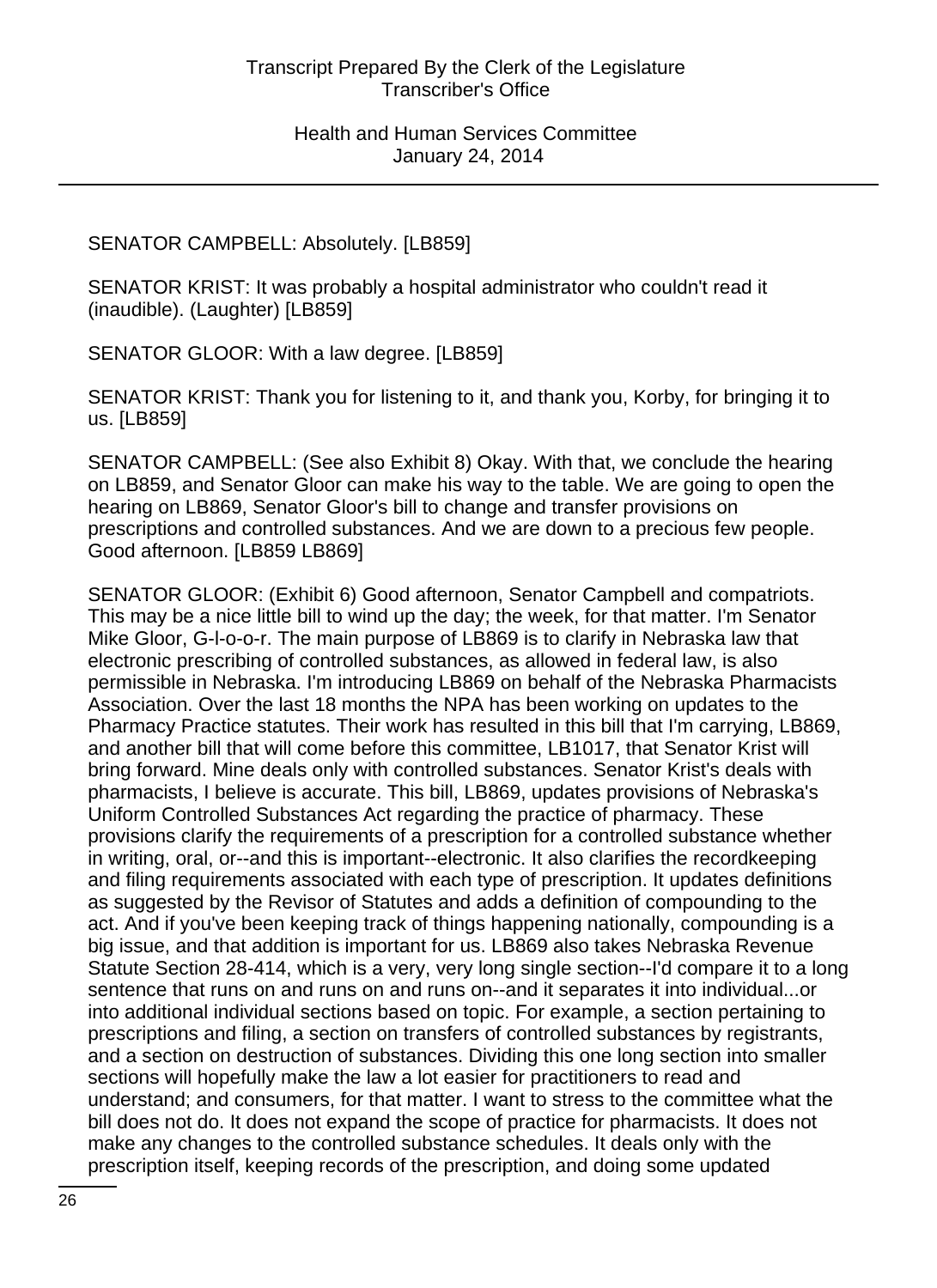language. Since the bill was introduced, the Nebraska Department of Health and Human Services asked for two minor changes to the legislation that are found in the amendment I offered to the committee for consideration. Copies were passed out to you. The amendment adds "the department" to the list of agencies that may request records. That was overlooked in the original drafting. I have no concerns with the amendment; neither does the Nebraska Pharmacy Association. And a representative of the NPA will also provide testimony and may be better able to answer any technical questions you have. Thank you. [LB869]

SENATOR CAMPBELL: Thank you, Senator Gloor. Questions from the senators? Okay. [LB869]

SENATOR GLOOR: Thank you. [LB869]

SENATOR CAMPBELL: We'll move on. Our first proponent. Good afternoon. [LB869]

KEVIN BORCHER: (Exhibit 7) Good afternoon, Senator Campbell, members of the Health and Human Services Committee. My name is Kevin Borcher, K-e-v-i-n B-o-r-c-h-e-r. I'm a pharmacist and cochair of the Nebraska Pharmacists Association's legislative committee, and I'm testifying today on behalf of the Nebraska Pharmacists Association. I appear before you today in support of LB869 and would like to thank Senator Gloor for introducing this legislation at our request. If I could temporarily digress: I like pudding. But the problem with pudding, as you make it close to Jell-O, is that it's really sweet but it's thick and sometimes messy. Jell-O, on the other hand, is very clean and clear and neat. So this bill helps to make the legislation cleaner, clearer, and neater. As Senator Gloor shared with you, the NPA has spent the last 18 months reviewing pharmacy practice statutes and regulations in order to update and modernize them to reflect current and ever-changing practice in technology. Our Practice Act has not been reviewed in total since the mid-1990s. As a result of the discussions of the pharmacists in Nebraska, we drafted for your consideration what has become LB869 that we are discussing today, and LB1017 that we will discuss in a future hearing. LB869's primary focus is Nebraska's Uniform Controlled Substance Act. We are not proposing any changes to the list of scheduled drugs. That will be a fix for next year. Instead we focused on pharmacy practice provisions. One of the particularly important updates is the specific recognition that electronic prescribing of controlled substances is allowed in Nebraska, as it is allowed in federal law since 2010 with all the restrictions and necessary precautions outlined in federal law. In addition to Revisor changes in the definition section, we added the definition of compounding to the list of definitions. LB1017 will amend that definition to include compliance with United States Pharmacopeia-National Formulary Chapters, or USP 795 and 797 standards. Those standards are being specifically added to elevate the practice of compounding for all who compound in Nebraska to make sure we do not have another compounding tragedy like that which occurred in New England last year. Nebraska Revised Statute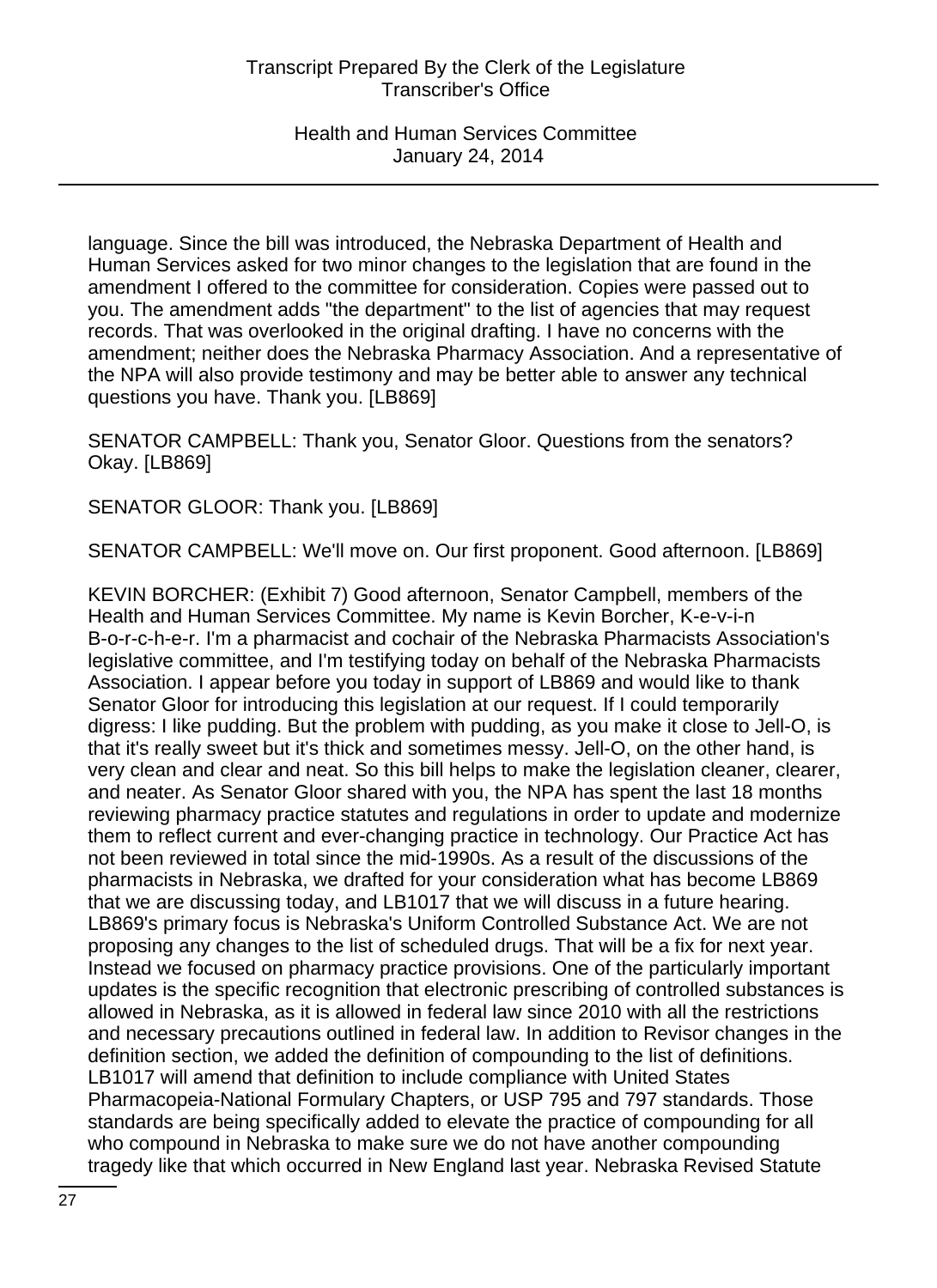Health and Human Services Committee January 24, 2014

28-414 is where most of the information with regard to the prescribing, dispensing, filing, recordkeeping, transfers, and destruction of controlled substances occurs. That statute has become very cumbersome and very hard to understand. To alleviate that confusion we propose in LB869 to separate the statute into several separate statutes while still retaining the requirements. With the passage of LB869 we will be able to have separate statutes for prescribing and recordkeeping, transfer of controlled substances between registrants, destruction of controlled substances by registrants and nonregistrants, and specifically allow patients to participate in drug take-back programs. I want to point out that we are not expanding our scope of practice, as Senator Gloor pointed out. Senator Gloor also mentioned an amendment offered by the Nebraska Department of Health and Human Services. We are supportive of those suggested changes, as those changes were simply an oversight by us when drafting. On behalf of the Nebraska Pharmacists Association, thank you for your opportunity to offer this legislation. I hope the committee will advance LB869, and I am happy to answer any questions you have. [LB869]

SENATOR CAMPBELL: Any questions? Senator Crawford. [LB869]

SENATOR CRAWFORD: Thank you, Senator Campbell. And thank you for your testimony and your service to the NPA. I received one letter, one e-mail in support from a pharmacist, and that e-mail mentioned pharmacists being reimbursed. So I haven't heard anything or seen anything that relates to reimbursement, but maybe there's a step I'm missing. Is it your understanding that any of the changes that we're talking about here would impact reimbursement? [LB869]

KEVIN BORCHER: No. In LB869 there's nothing that directly impacts reimbursement. [LB869]

SENATOR CRAWFORD: Thank you. [LB869]

KEVIN BORCHER: You're welcome. [LB869]

SENATOR CAMPBELL: Okay. Other questions? Yes, Senator Cook. [LB869]

SENATOR COOK: Thank you, Madam Chair. And thank you for joining us today. What is compounding and can you describe the compounding tragedy that perhaps I'm already supposed to be familiar with? [LB869]

KEVIN BORCHER: Yes, Senator. Compounding has been really making headlines in the last couple of years, especially since October of the previous year, where in Massachusetts, New England Compounding Centers had manufactured or prepared some sterile products which had been distributed throughout the United States. Several people had died because there were infections from those products. It...since then, the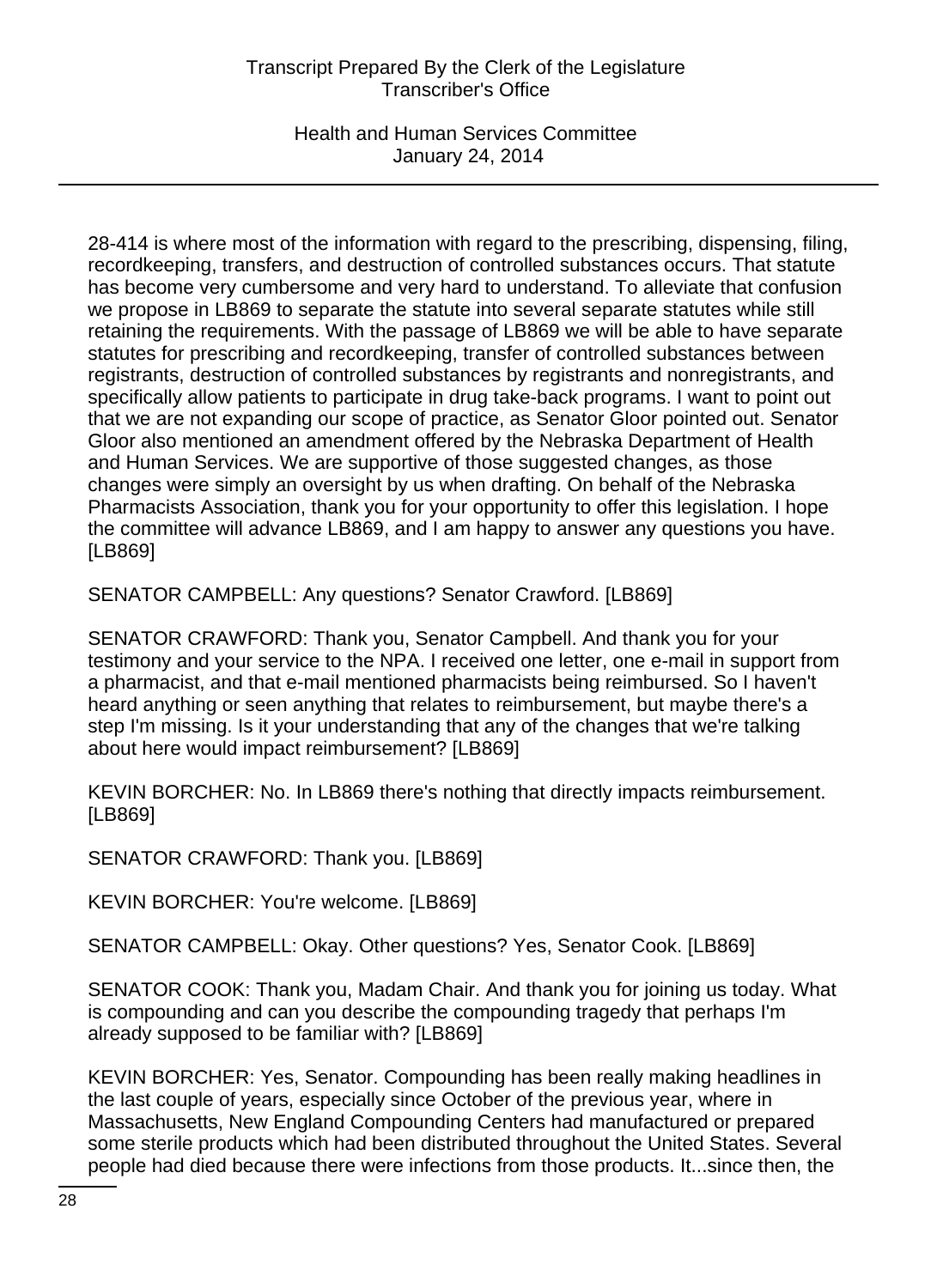FDA has been making stringent changes with legislation, which just recently passed in the last couple of weeks. There are greater inspections going on throughout the National Association of Boards of Pharmacy and the FDA. [LB869]

SENATOR CAMPBELL: The compounds are specially mixed at a doctor's prescription, correct? [LB869]

KEVIN BORCHER: Correct. [LB869]

SENATOR CAMPBELL: I mean, they're a very...they can be very specialized medications. [LB869]

KEVIN BORCHER: Yes. Compounding occurs pursuant to a medical order from a practitioner, and those are typically based on the federal standards that are followed through USP 795 for nonsterile, more like topical products; and then USP 797, which are for sterile products, usually in specialized equipment hoods, using special garb; you're gowned up, protected; you keep rooms; you keep very strict records of the particulate count in a room to make sure you won't have any contamination. [LB869]

SENATOR COOK: Okay. Thank you. [LB869]

SENATOR CAMPBELL: Does that answer? [LB869]

SENATOR COOK: Yeah, that's better. [LB869]

SENATOR CAMPBELL: Actually, you can come visit my neighborhood. We have a compounding pharmacist who has opened a business there. [LB869]

KEVIN BORCHER: Very good. [LB869]

SENATOR CAMPBELL: I had an opportunity to talk to Ms. Cover about this summer, and I visited just briefly in the facility. It's very interesting. So I'm more familiar than I was, let's put it that way. [LB869]

KEVIN BORCHER: That's good. [LB869]

SENATOR CAMPBELL: Any other questions that you have? Thank you very much for coming. [LB869]

KEVIN BORCHER: Thank you very much. [LB869]

SENATOR CAMPBELL: (Exhibit 9) Our next proponent? Okay. Those who wish to testify in opposition? Those who wish to testify in a neutral position? I believe we're